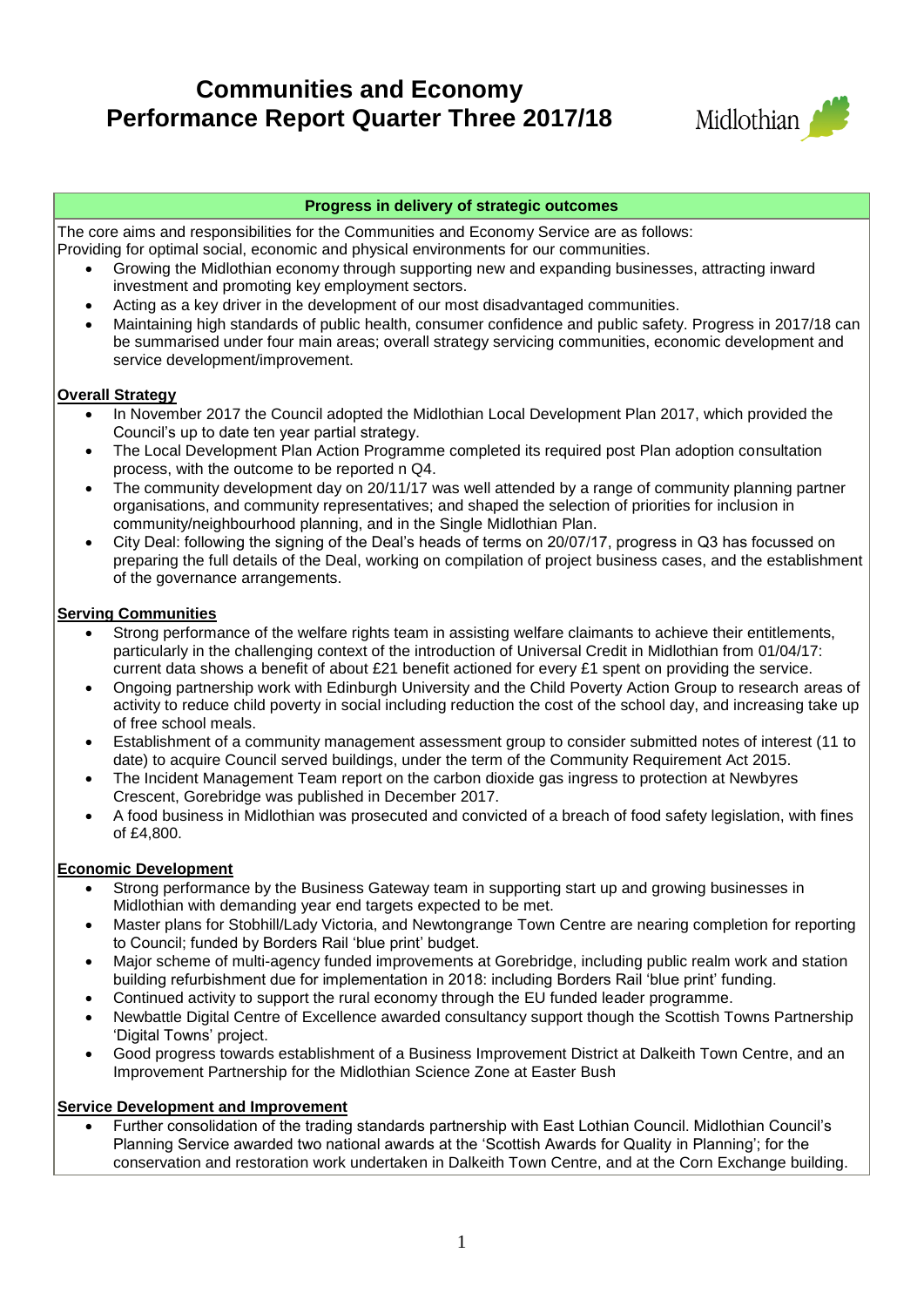#### **Emerging Challenges**

#### **Overall Strategy**

- Implementation of the Council's agenda for 'Delivering Excellence' across all functions of Communities and Economy.
- Addressing the consequential impact of substantial and rapid increases in housing and population, on elements of physical, service and social infrastructure.
- Work with the other five constituent Councils of the Edinburgh and South East Scotland City Deal Region (now confirmed in July 2017) to commence detailed preparation of project business cases.
- Preparation of a corporate Climate Change Action Plan.
- Complete the review of the Midlothian Biodiversity Action Plan.

#### **Serving Communities**

- Further action to implement the provisions of the Community Empowerment Act 2015, including the operation of community asset transfer.
- Contribution to community development work in Mayfield and Dalkeith (Woodburn).
- Maintain a focus on the monitoring and the taking of necessary action in relation to the ongoing matter of CO2 gas ingress to certain properties in Gorebridge.
- Managing the consequences of changes in the benefit system consequent upon the introduction of Welfare Reform.
- Retain a focus on the development of town centres, securing stage 2 Heritage Lottery Fund monies and Historic Environment Scotland funding for Penicuik; as well as support for a Business Improvement District at Dalkeith, implementation of public realm and related works at Gorebridge, and master planning at Newtongrange.
- Building the capacity of local communities and the third sector to engage fully in community planning and neighbourhood planning.
- Deliver on public health and safety, and food safety, as well as tackling underage sales of tobacco.
- Dealing with an increased prevalence of pests of public health significance.
- Deliver effective programme of participatory budgeting.
- Dealing with an increase in 'out of control' dogs.

#### **Economic Development**

- Managing the uncertainties of 'Brexit' for the business community in Midlothian in terms of business confidence, inward investment, and EU funding.
- Maximise the impact of Business Gateway activity to support new and growing businesses.
- Maintain a focus on the economic viability and vitality of town centres.
- Continue to support and promote further science-bases development at Easter Bush (Midlothian Science Zone), with a focus on addressing existing and potential infrastructure constraints.
- Continue to promote opportunities for economic growth arising from the opening of the Borders Rail line.

### **Service Development and Improvement**

- Complete a review of the Economic Development service (including Business Gateway).
- Complete a review of the Communities service.
- Develop further customer service accreditation in the regulatory and development services.
- Complete the implementation of the East Lothian and Midlothian Trading Standards Partnership, accounting for the potential changes which may arise from the Scottish Government Strategic Review of Trading Standards in Scotland. Responding to changes in the Planning System following the Scottish Government Planning Review.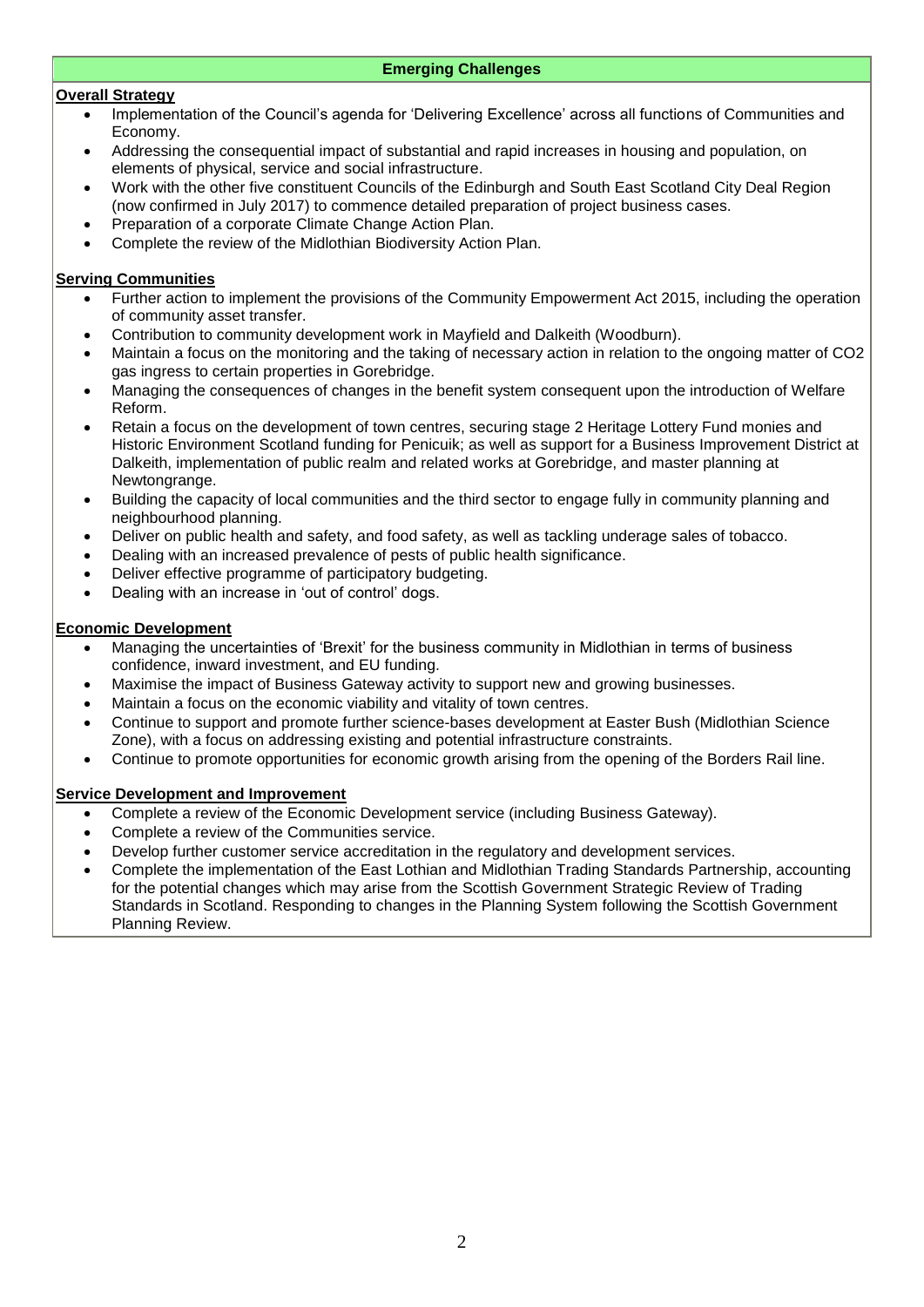# **Communities and Economy PI summary 17/18**

|                                    | <b>Outcomes and Customer Feedback</b>                                                          |                |                               |                               |                   |           |                       |                                                                                                                                                      |                  |                                     |                                                                                 |                |  |
|------------------------------------|------------------------------------------------------------------------------------------------|----------------|-------------------------------|-------------------------------|-------------------|-----------|-----------------------|------------------------------------------------------------------------------------------------------------------------------------------------------|------------------|-------------------------------------|---------------------------------------------------------------------------------|----------------|--|
| Priority                           | Indicator                                                                                      | 2016/<br>17    | Q <sub>3</sub><br>2016/<br>17 | Q <sub>1</sub><br>2017/<br>18 | Q2<br>2017/<br>18 |           |                       | Q3 2017/18                                                                                                                                           |                  | Annu<br>al<br>Targe<br>$\mathbf{t}$ | Feeder Data                                                                     | Value          |  |
|                                    |                                                                                                | Value          |                               | Value   Value   Value   Value |                   |           | Statu<br>$\mathbf{s}$ | <b>Note</b>                                                                                                                                          | Short  <br>Trend | 2017/<br>18                         |                                                                                 |                |  |
|                                    | Number of<br>complaints<br>received<br>(cumulative)                                            | 49             | N/A                           | 8                             | 13                | 18        |                       | Q3 17/18: Data<br>Only                                                                                                                               |                  |                                     |                                                                                 |                |  |
|                                    | Average time in<br>working days to                                                             |                |                               |                               |                   |           |                       | Q3 17/18: On                                                                                                                                         |                  |                                     | Number of<br>complaints<br>complete at Stage 1                                  | 16             |  |
|                                    | respond to<br>complaints at stage<br>$\mathbf{1}$                                              | 0.38           | N/A                           | 2.57                          | 2                 | 1.38      | $\checkmark$          | Target                                                                                                                                               |                  | 5                                   | Number of working<br>days for Stage 1<br>complaints to be<br>Completed          | 22             |  |
| 01. Provide an                     | Average time in<br>working days to                                                             |                |                               | 6                             |                   |           |                       | Q3 17/18: On                                                                                                                                         |                  |                                     | Number of<br>complaints<br>complete at Stage 2                                  | $\overline{2}$ |  |
|                                    | respond to<br>complaints at stage<br>$\overline{2}$                                            | $\overline{2}$ | N/A                           |                               | 6                 | 9         |                       | Target                                                                                                                                               |                  | 20                                  | Number of working<br>days for Stage 2<br>complaints to be<br>Completed          | 18             |  |
| efficient<br>complaints<br>service |                                                                                                |                |                               |                               |                   |           |                       | Q3 17/18: Off<br>Target<br>As development                                                                                                            |                  |                                     | Number of<br>complaints<br>complete at Stage 1                                  | 16             |  |
|                                    | Percentage of<br>complaints at stage 79.17<br>1 complete within $5\frac{1}{6}$<br>working days |                | N/A                           | 85.71<br>℅                    | 66.67<br>%        | 62.5<br>℅ |                       | work of the<br>corporate<br>complaints policy<br>continues.<br>approaches to raise<br>awareness of the<br>pre-determined time<br>limits is underway. | П,               | 95%                                 | Number of<br>complaints at stage<br>1 responded to<br>within 5 working<br>days  | 10             |  |
|                                    |                                                                                                |                |                               |                               |                   |           |                       | Q3 17/18: Off<br>Target<br>As development                                                                                                            |                  |                                     | Number of<br>complaints<br>complete at Stage 2                                  | $\overline{2}$ |  |
|                                    | Percentage of<br>complaints at stage<br>2 complete within<br>20 working days                   | 100% N/A       |                               |                               | 100% 100% 50%     |           |                       | work of the<br>corporate<br>complaints policy<br>continues.<br>approaches to raise<br>awareness of the<br>pre-determined time<br>limits is underway. |                  | 95%                                 | Number of<br>complaints at stage<br>2 responded to<br>within 20 working<br>days | 1              |  |

**Making the Best Use of our Resources**

| Priority                             | Indicator                                  | 2016/<br>17    | Q <sub>3</sub><br>2016/<br>17         | Q <sub>1</sub><br>2017/<br>18 | Q2<br>2017/<br>18 |      |                             | Q3 2017/18                               |                    | Annu<br>al<br>Targe | Feeder Data                                                   | Value  |
|--------------------------------------|--------------------------------------------|----------------|---------------------------------------|-------------------------------|-------------------|------|-----------------------------|------------------------------------------|--------------------|---------------------|---------------------------------------------------------------|--------|
|                                      |                                            |                | Value   Value   Value   Value   Value |                               |                   |      | <b>Statu</b><br><b>Note</b> |                                          | Short $ $<br>Trend | 2017/<br>18         |                                                               |        |
| 02. Manage<br> budget<br>effectively | Performance<br>against revenue<br>budget   | 8 <sub>m</sub> | E4.37 E4.84 E4.39 E4.15 E3.90 <br>2m  | l4m                           | 7m                | l8m  |                             | Q3 17/18: On<br>Target                   |                    | £3.96<br>8m         |                                                               |        |
| 103. Manage                          | Average number of<br>working days lost     |                |                                       |                               |                   |      |                             | Q3 17/18: Off<br>Target                  |                    |                     | Number of days lost<br>(cumulative)                           | 394.46 |
| stress and<br>labsence               | due to sickness<br>absence<br>(cumulative) | 6.91           | 5.50                                  | 1.24                          | 3.63              | 4.75 |                             | Long term sickness<br>absence improving. |                    | 4.50                | Average number of<br>FTE in service (year   83.12<br>to date) |        |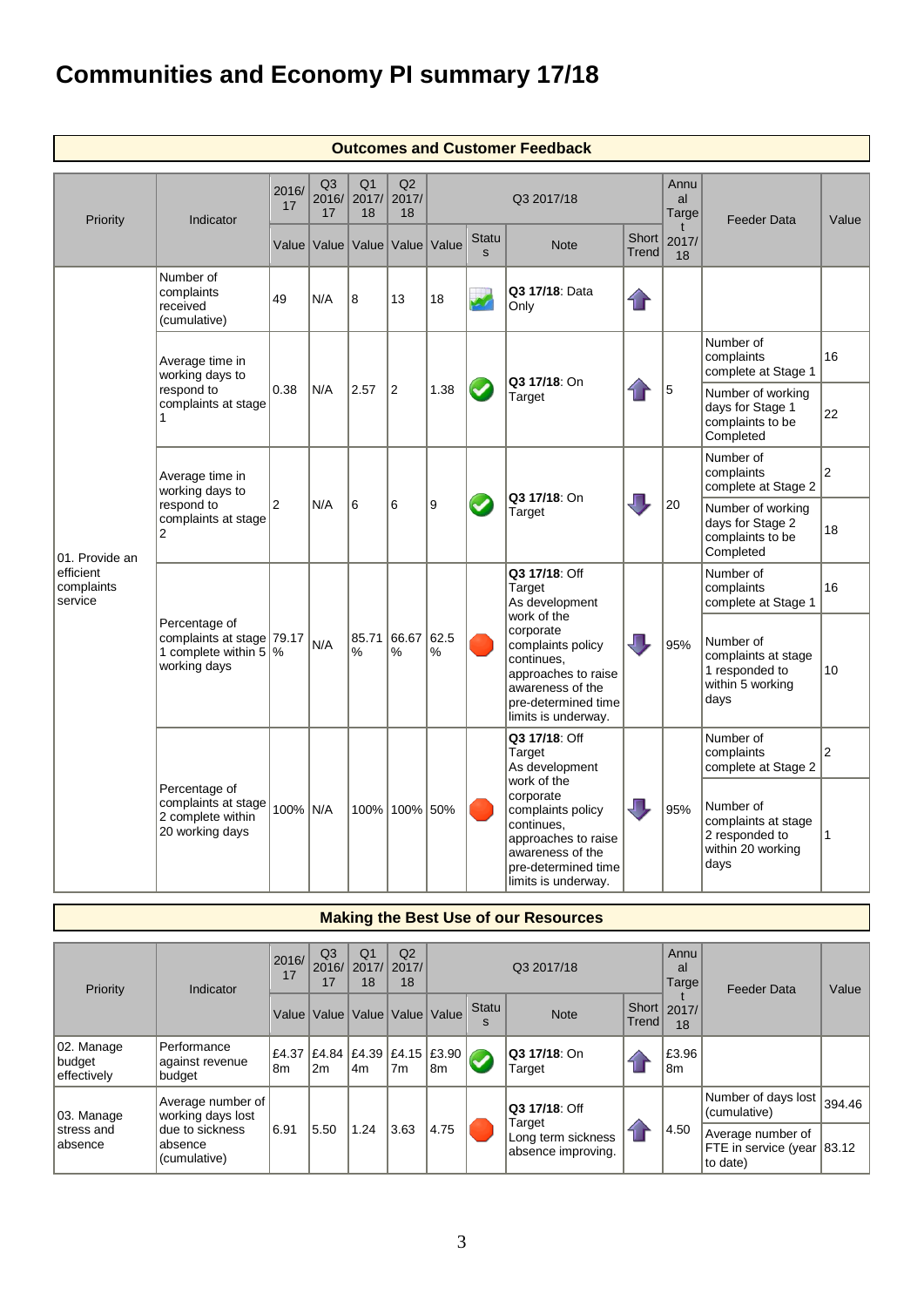### **Corporate Health**

| Priority                      | Indicator                                                 | 2016/<br>17  | Q <sub>3</sub><br>2016/<br>17         | Q <sub>1</sub><br>2017/<br>18 | Q2<br>2017/<br>18      |            |                   | Q3 2017/18                                                                                      |                | Annu<br>al<br><b>Targe</b> | <b>Feeder Data</b>                                                       | Value |
|-------------------------------|-----------------------------------------------------------|--------------|---------------------------------------|-------------------------------|------------------------|------------|-------------------|-------------------------------------------------------------------------------------------------|----------------|----------------------------|--------------------------------------------------------------------------|-------|
|                               |                                                           |              | Value   Value   Value   Value   Value |                               |                        |            | <b>Statu</b><br>S | <b>Note</b>                                                                                     | Short<br>Trend | 2017/<br>18                |                                                                          |       |
| 04. Complete all              | % of service<br>priorities on target /                    |              | 94.29                                 | 96.15 85.71                   |                        | 87.88      |                   | Q3 17/18: Off<br>Target                                                                         |                |                            | Number of service &<br>corporate priority<br>actions                     | 33    |
| service priorities            | completed, of the<br>total number                         | 80%          | $\%$                                  | $\frac{0}{0}$                 | $\frac{0}{0}$          | $\%$       |                   | Action plans in<br>place to meet<br>targets in Q4.                                              | 1 F            | 90%                        | Number of service &<br>corporate priority<br>actions on<br>tgt/completed | 29    |
| 05. Process                   | % of invoices paid<br>within 30 days of                   |              |                                       |                               |                        |            |                   | Q3 17/18: On                                                                                    |                |                            | Number received<br>(cumulative)                                          | 409   |
| invoices<br>efficiently       | invoice receipt<br>(cumulative)                           | 95%          | 96%                                   | 95%                           | 96%                    | 96%        |                   | Target                                                                                          | 1 P            | 95%                        | Number paid within<br>30 days<br>(cumulative)                            | 393   |
|                               | % of PIs that are                                         |              |                                       |                               |                        |            |                   | Q3 17/18: Off<br>Target                                                                         |                |                            | Number on<br>tgt/complete                                                | 37    |
| 06. Improve PI<br>performance | on target/have<br>reached their<br>target.                | 67.5<br>$\%$ | 70.73<br>%                            | 86.5<br>$\%$                  | 83.33<br>$\frac{0}{0}$ | 78.72<br>% |                   | 37 of 47 PI's on<br>target. Action plans<br>in place to improve<br>service indicators in<br>Q4. | JĻ             | 90%                        | Total number of PI's 47                                                  |       |
| 07. Control risk              | % of high risks that<br>have been<br>reviewed in the last | 100%         |                                       |                               | 100% 100% 100% 100%    |            |                   | Q3 17/18: On<br>Target                                                                          | and the con-   | 100%                       | Number of high<br>risks reviewed in the 0<br>last quarter                |       |
|                               | quarter                                                   |              |                                       |                               |                        |            |                   | No High Risks                                                                                   |                |                            | Number of high<br>risks                                                  | 0     |

### **Improving for the Future**

| Priority              | Indicator                                 | 2016/<br>17 | Q <sub>3</sub><br>2016/<br>17         | Q <sub>1</sub><br>2017/2017/<br>18 | Q2<br>18 |     |                   | Q3 2017/18                                              |                      | Annu<br>al<br>Targe | Feeder Data                                                               | Value |
|-----------------------|-------------------------------------------|-------------|---------------------------------------|------------------------------------|----------|-----|-------------------|---------------------------------------------------------|----------------------|---------------------|---------------------------------------------------------------------------|-------|
|                       |                                           |             | Value   Value   Value   Value   Value |                                    |          |     | <b>Statu</b><br>S | <b>Note</b>                                             | Short 2017/<br>Trend | 18                  |                                                                           |       |
| 08. Implement         | $\%$ of<br>internal/external              |             | 11.11                                 | 0%                                 | 0%       |     |                   | Q3 17/18: Off<br>Target                                 |                      |                     | Number of<br>linternal/external<br>audit actions on<br>target or complete | 2     |
| improvement<br> plans | audit actions<br>progressing on<br>target | 0%          | %ا                                    |                                    |          | 50% |                   | Actions in place to<br>complete<br>outstanding actions. |                      | 90%                 | Number of<br>internal/external<br>audit actions in<br>progress            | 4     |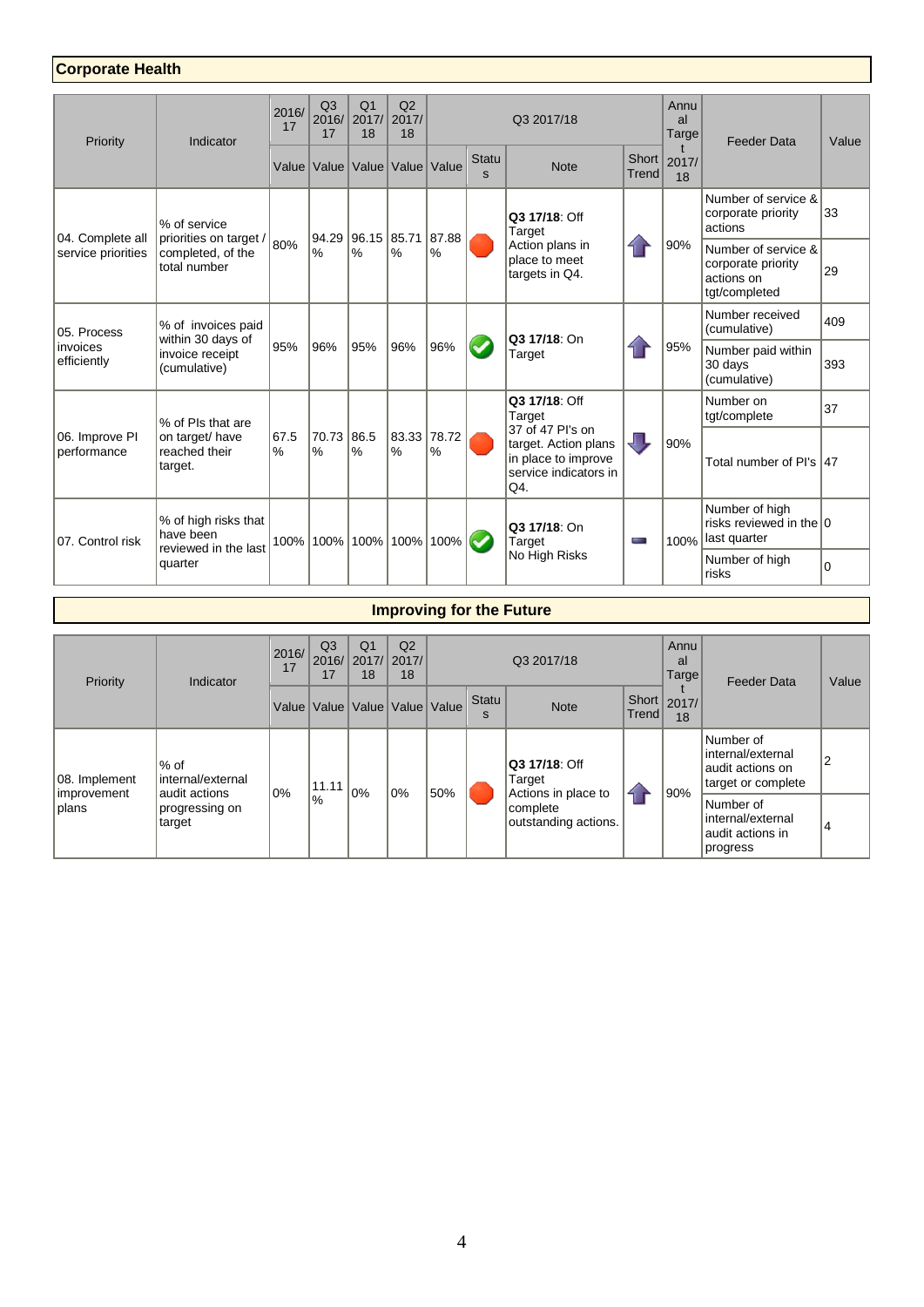# **Communities and Economy Action report 17/18**



|                   |                                                                                                                      |                                                                                                                                                                                                                                                           | <b>Service Priorities</b> |             |                 |                                                                                                                                                                                                                                                                                                                                                                                                                                          |
|-------------------|----------------------------------------------------------------------------------------------------------------------|-----------------------------------------------------------------------------------------------------------------------------------------------------------------------------------------------------------------------------------------------------------|---------------------------|-------------|-----------------|------------------------------------------------------------------------------------------------------------------------------------------------------------------------------------------------------------------------------------------------------------------------------------------------------------------------------------------------------------------------------------------------------------------------------------------|
| Code              | <b>Priority</b>                                                                                                      | <b>Action</b>                                                                                                                                                                                                                                             | <b>Due</b><br><b>Date</b> | <b>Icon</b> | <b>Progress</b> | <b>Comment &amp; Planned Improvement Action</b>                                                                                                                                                                                                                                                                                                                                                                                          |
| M.SG.CE.01<br>101 | 101. Promote and<br>implement support for<br>businesses in Midlothian                                                | Continue to promote and implement the<br>business support provisions highlighted in<br>Ambitious Midlothian (Midlothian Economic<br>Recovery Plan)                                                                                                        | 31-Mar-<br>2018           |             | 75%             | Q3 17/18: On Target<br>Implementation continuing including through Business Gateway, Supplier<br>Development Programme, Regional Selective Assistance, BIDS and<br>tourism initiatives.                                                                                                                                                                                                                                                  |
| M.SG.CE.02<br>101 | 02. Maximise economic<br>development and<br>business investment<br>from the opening of the<br>Borders Rail Line      | Engage with adjacent Local Authorities and<br>other partners e.g. Scottish Enterprise to<br>implement the range of actions contained in<br>the Borders Rail Line Blueprint document                                                                       | 31-Mar-<br>2018           |             | 75%             | <b>Q3 17/18: On Target</b><br>Ongoing projects include tourism destination development, food and<br>drink showcase completed, hotel study completed, website development<br>ongoing. Masterplanning projects at Newtongrange well advanced.                                                                                                                                                                                              |
| M.SG.CE.03<br>101 | 03. Implement the Tyne<br><b>Esk LEADER</b><br>Programme 2014/20 in<br>East Lothian and<br>Midlothian eligible areas | Implement the Tyne Esk LEADER Programme<br>2014 /20 in East Lothian and Midlothian<br>eligible areas                                                                                                                                                      | 31-Mar-<br>2018           |             | 75%             | Q3 17/18: On Target<br>Two Local Action Group meetings were held during this quarter with two<br>projects being assessed and approved. One was the LAG's first<br>cooperation project that required more development work than standard<br>applications require. One already funded project was also subject to a<br>Scottish Government On The Spot inspection and was found to be a<br>good quality project with robust documentation. |
| CE.S.04.01        | 04. Maintain progress<br>on the implementation of<br>the Easter Bush Master<br>Plan                                  | Continue to lobby the Scottish Government for<br>urgent transport infrastructure schemes to<br>serve the planned development of Easter<br>Bush. Provide the programme and secretariat<br>function for the running of the Easter Bush<br>Development Board | 31-Mar-<br>2018           |             | 75%             | Q3 17/18: On Target<br>Now part of the adopted Midlothian Local Development Plan (MLDP),<br>and an integral part of the City Deal innovation workstream.                                                                                                                                                                                                                                                                                 |
| CE.S.05.01        |                                                                                                                      | Deliver the Council's regulatory functions with<br>respect to health and safety priority areas                                                                                                                                                            | 31-Mar-<br>2018           |             | 75%             | Q3 17/18: On Target<br>100% of workplace incidents (requiring intervention) and service requests<br>were attended to within time. Planned inspection work is ongoing.                                                                                                                                                                                                                                                                    |
| CE.S.05.02        | 05. Fewer people are<br>victims of crime, abuse<br>lor harm                                                          | Deliver the Council's regulatory functions with<br>respect to food safety and standards<br>regulations                                                                                                                                                    | 31-Mar-<br>2018           |             | 75%             | <b>Q3 17/18: On Target</b><br>Inspections on target (70% Food Hygiene, 60% Food Standards of<br>annual plan) Complaints and service requests attended to within time.                                                                                                                                                                                                                                                                    |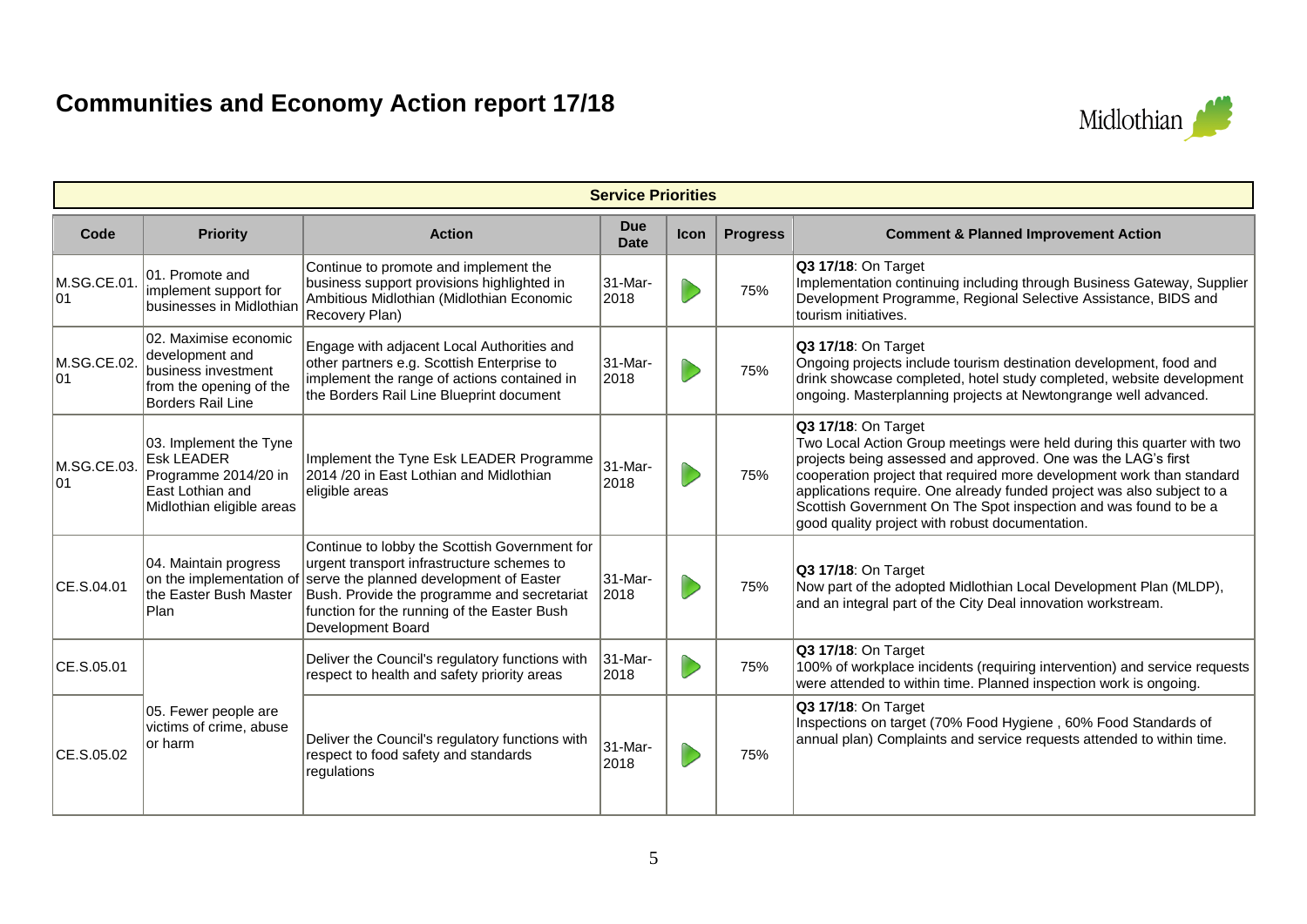| Code       | <b>Priority</b>                                                                             | <b>Action</b>                                                                                                                                                                                           | <b>Due</b><br><b>Date</b> | <b>Icon</b>           | <b>Progress</b> | <b>Comment &amp; Planned Improvement Action</b>                                                                                                                                                                                                                                                                             |
|------------|---------------------------------------------------------------------------------------------|---------------------------------------------------------------------------------------------------------------------------------------------------------------------------------------------------------|---------------------------|-----------------------|-----------------|-----------------------------------------------------------------------------------------------------------------------------------------------------------------------------------------------------------------------------------------------------------------------------------------------------------------------------|
| CE.S.06.02 |                                                                                             | Deliver statutory duty to identify and secure<br>remediation of contaminated land                                                                                                                       | 31-Mar-<br>2018           |                       | 75%             | Q3 17/18: On Target<br>The Scotland Excel Framework continue to be used for securing<br>contaminated land consultancy services. The peer review process for<br>remediation in terms of development is due for procurement and the<br>preparatory work is planned to continue in Q4.                                         |
| CE.S.06.04 | 06. There is a reduction<br>in inequality in health<br>outcomes                             | Support and meet the challenge to drive<br>forward sustainable economic development.<br>Set challenging performance targets for<br>building warrant applications which benefit<br>economic development. | 31-Mar-<br>2018           |                       | 75%             | Q3 17/18: On Target                                                                                                                                                                                                                                                                                                         |
| CE.S.06.05 |                                                                                             | Maintain "Customer Excellence" and<br>"Investors in People" status through further<br>improvements in the Building Standards<br>Service                                                                 | 31-Mar-<br>2018           |                       | 75%             | Q3 17/18: On Target                                                                                                                                                                                                                                                                                                         |
| CE.S.07.01 |                                                                                             | As part of the Trading Standards Partnership<br>with East Lothian, look at the possibility of<br>database integration.                                                                                  | 31-Mar-<br>2018           | $\boldsymbol{\Omega}$ | 60%             | Q3 17/18: Off Target.<br>No further progress on integration of the two databases. Awaiting<br>discussion with Digital Services on the possibility and timescale for<br>resolution.                                                                                                                                          |
| CE.S.07.02 |                                                                                             | Development of new performance measures<br>and benchmarking within the Partnership, in<br>conjunction with national Trading Standards'<br>performance measures currently being<br>considered.           | 31-Mar-<br>2018           |                       | 75%             | Q3 17/18: On Target<br>APSE Benchmarking measurements agreed. Local PIs for both<br>authorities to be discussed and agreed for 2018/19 year.                                                                                                                                                                                |
| CE.S.07.04 | 07. Maintain service<br>delivery to a high                                                  | Work relating to incidences of rogue trading<br>(e.g. complaints about driveways, roofing etc.), 31-Mar-<br>intervening, disrupting, investigating and<br>working with the police to combat.            | 2018                      |                       | 75%             | Q3 17/18: On Target<br>Trading standards continue to gather intelligence and monitor complaints<br>alongside trader spot-checks.                                                                                                                                                                                            |
| CE.S.07.05 | standard, focusing on a<br>fair, safe and equitable<br>trading environment for<br>consumers | Trading Standards: intelligence gathering. To<br>maintain a good level of intelligence logging<br>onto the Memex database.                                                                              | 31-Mar-<br>2018           | D                     | 75%             | Q3 17/18: On Target<br>Intelligence logging remains at a good level and relies on officers<br>assessing whether the information received or discovered is appropriate<br>for the database.                                                                                                                                  |
| CE.S.07.06 |                                                                                             | Trading Standards: Routine risk assessed<br>primary inspections to traders.                                                                                                                             | 31-Mar-<br>2018           |                       | 75%             | Q3 17/18: On Target                                                                                                                                                                                                                                                                                                         |
| CE.S.07.07 |                                                                                             | Pro-active Trading Standards investigations<br>i.e. initiated by officers and not initially<br>resulting from a consumer complaint.                                                                     | 31-Mar-<br>2018           |                       | 75%             | Q3 17/18: On Target<br>Officers have initiated 2 investigation in Q3, 13 in total this year.                                                                                                                                                                                                                                |
| CE.S.07.08 |                                                                                             | Trading Standards: resolution of consumer<br>complaints.                                                                                                                                                | 31-Mar-<br>2018           |                       | 75%             | Q3 17/18: On Target<br>Consumer complaints continue to be completed in a timely fashion,<br>dependent on the complexity of the complaint. However, with the likely<br>pending strain within the Partnership (due to a period of critically low<br>staffing during late autumn 2017, prior to recruitment of new staff), the |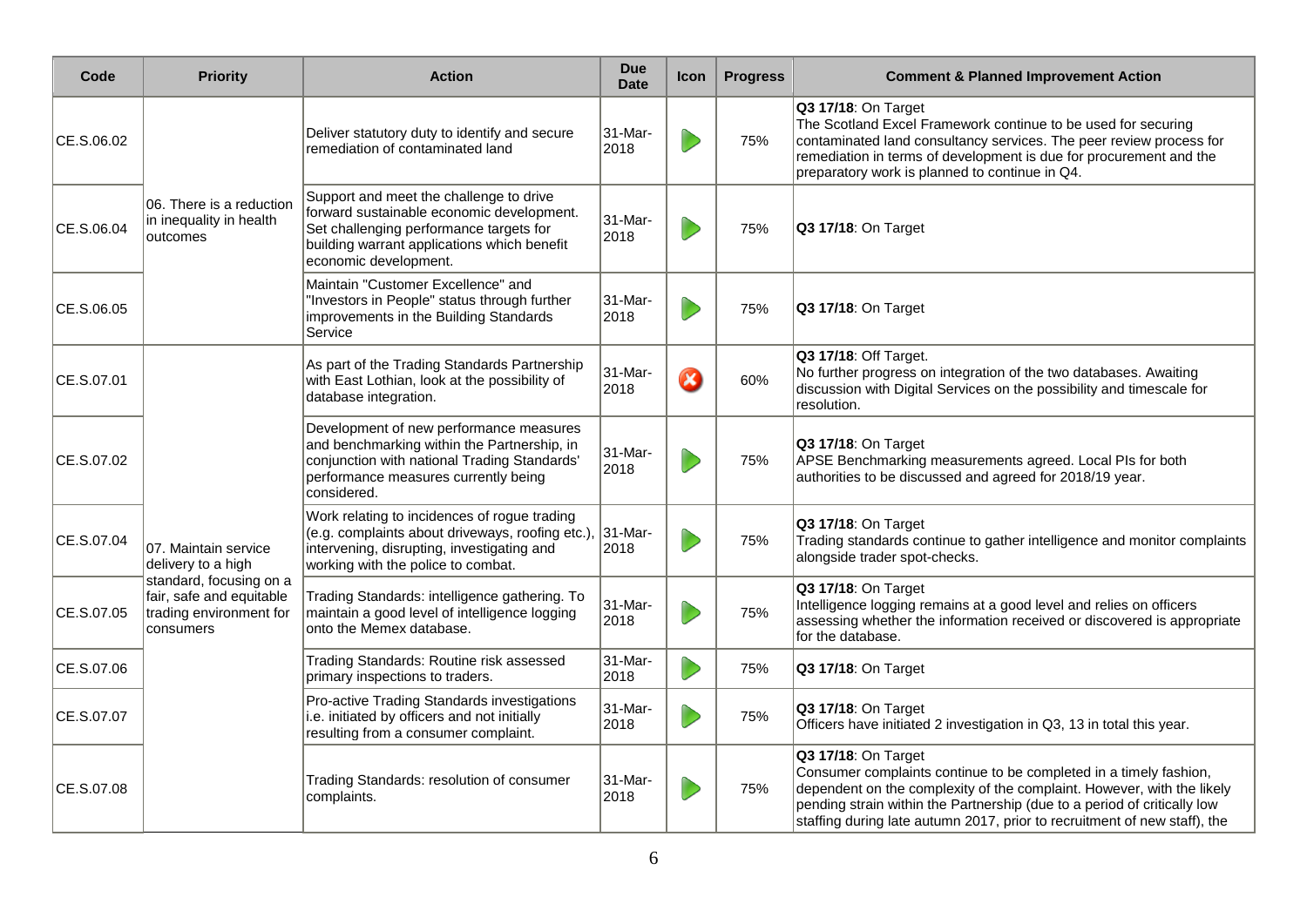| Code       | <b>Priority</b>                                                                                                              | <b>Action</b>                                                                                               | <b>Due</b><br><b>Date</b> | <b>Icon</b>               | <b>Progress</b> | <b>Comment &amp; Planned Improvement Action</b>                                                                                                                                                                                                                                                                                                                                                                                                                                                                                                                                                                                                                                                     |
|------------|------------------------------------------------------------------------------------------------------------------------------|-------------------------------------------------------------------------------------------------------------|---------------------------|---------------------------|-----------------|-----------------------------------------------------------------------------------------------------------------------------------------------------------------------------------------------------------------------------------------------------------------------------------------------------------------------------------------------------------------------------------------------------------------------------------------------------------------------------------------------------------------------------------------------------------------------------------------------------------------------------------------------------------------------------------------------------|
|            |                                                                                                                              |                                                                                                             |                           |                           |                 | ability to respond to consumer complaints in a timely fashion may be<br>hindered.                                                                                                                                                                                                                                                                                                                                                                                                                                                                                                                                                                                                                   |
| CE.S.07.09 | 07. Maintain service<br>delivery to a high<br>standard, focusing on a<br>fair, safe and equitable<br>trading environment for | Undertake enhanced levels of enforcement on  31-Mar-<br>tobacco test purchasing                             | 2018                      | $\boldsymbol{\mathsf{x}}$ | 60%             | Q3 17/18: Off Target<br>Routine visits ought to be on target i.e. 20% of registered tobacco<br>retailers visited by the end of Q4. Also, Midlothian is participating in the<br>'#notafavour' campaign, organised by ASH Scotland, the Scottish<br>Government, NHS Boards and Local Authorities. A campaign to raise<br>awareness of the dangers (and illegality) of proxy sales of tobacco to<br>under 18s - usually where adults supply to or buy cigarettes for under<br>18s. Posters and cards were and will continue to be distributed to public<br>offices, medical centres etc. However, no test purchasing has been able<br>to be organised, so the 10% annual target is unlikely to be met. |
| CE.S.07.10 | consumers                                                                                                                    | Collaborative work with the Community Safety 31-Mar-<br>Partnership, on consumer safety issues.             | 2018                      |                           | 75%             | Q3 17/18: On Target<br>None this quarter, although the call-blockers referred to in Q2 are now<br>with the Council. 50 have been supplied by TSS (Trading Standards<br>Scotland) and are presently held by the Police LALO. In due course it is<br>hoped that the majority of these blockers will be distributed to Midlothian<br>residents considered vulnerable to telephone cold-calling.                                                                                                                                                                                                                                                                                                        |
| CE.S.09.02 |                                                                                                                              | Implement Delivering Excellence across the<br>service                                                       | 31-Mar-<br>2018           |                           | 75%             | Q3 17/18: On Target<br>Service reviews are on target, resource prioritisation and financial<br>discipline all embedded into Service Manager meeting schedules.                                                                                                                                                                                                                                                                                                                                                                                                                                                                                                                                      |
| CE.S.09.03 |                                                                                                                              | Complete a service review of Economic<br>Development and Communities functions                              | 31-Mar-<br>2018           |                           | 75%             | Q3 17/18: On Target<br>A review of the Communities function is part of the overall business<br>transformation workstream of Services with Communities. A separate<br>review of the Economic development function is in progress and<br>expected to complete in Q1 2018/19.                                                                                                                                                                                                                                                                                                                                                                                                                          |
| CE.S.09.04 |                                                                                                                              | Develop further customer service accreditation 31-Mar-<br>in the regulatory and development services        | 2018                      | Ø                         | 66%             | Q3 17/18: Off Target<br>No progress until Council budget review is completed.                                                                                                                                                                                                                                                                                                                                                                                                                                                                                                                                                                                                                       |
| CE.S.09.05 | 09. Delivering<br>excellence                                                                                                 | Review the operation of the Business Gateway 31-Mar-<br>service                                             | 2018                      |                           | 75%             | Q3 17/18: On Target<br>As part of review of Economic Development function, although unlikely to<br>be materially affected as it is externally funded.                                                                                                                                                                                                                                                                                                                                                                                                                                                                                                                                               |
| CE.S.09.06 |                                                                                                                              | Work with partner authorities to achieve a City<br>Deal for the Edinburgh and South East<br>Scotland Region | 31-Mar-<br>2018           | $\blacklozenge$           | 100%            | Q3 17/18: Complete<br>City Deal Heads of Terms signed on 20/07/17 by the UK and Scottish<br>Governments, and the six constituent Councils. A further major<br>programme of work on the detail of the Deal is due to complete by<br>31/03/18.                                                                                                                                                                                                                                                                                                                                                                                                                                                        |
| CE.S.09.07 |                                                                                                                              | Implement the outcome of the service review<br>of Business Transformation, Performance and<br>Scrutiny      | $ 31-Mar-$<br>2018        | $\blacktriangledown$      | 100%            | Q3 17/18: Complete<br>Review complete, new teams in place August 2017.                                                                                                                                                                                                                                                                                                                                                                                                                                                                                                                                                                                                                              |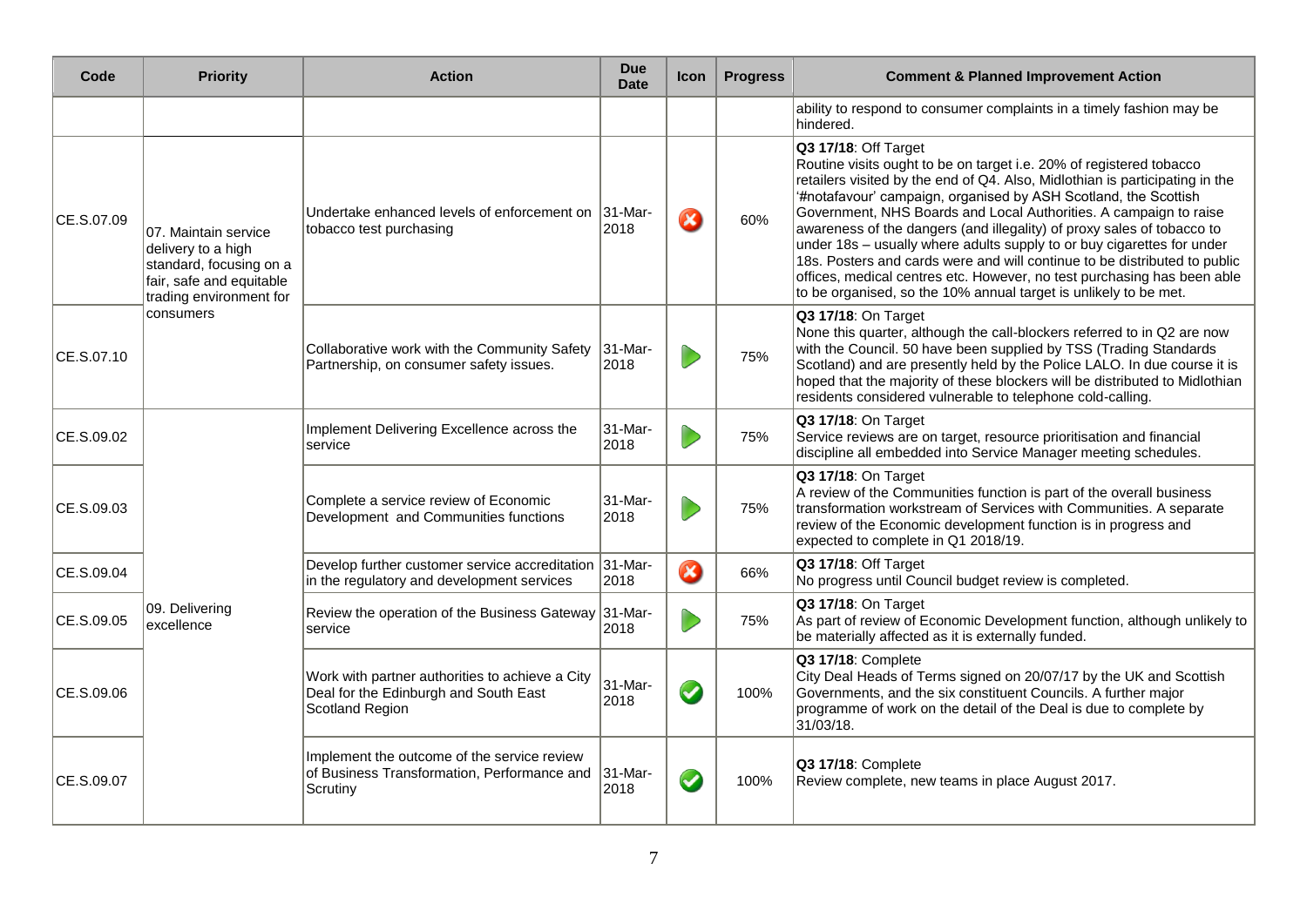| Code       | <b>Priority</b>                                                                  | <b>Action</b>                                                                                                                                  | <b>Due</b><br><b>Date</b> | <b>Icon</b>           | <b>Progress</b> | <b>Comment &amp; Planned Improvement Action</b>                                                                                                                                                                                                                                                                                                                                                                                                                                                                                                                                                               |
|------------|----------------------------------------------------------------------------------|------------------------------------------------------------------------------------------------------------------------------------------------|---------------------------|-----------------------|-----------------|---------------------------------------------------------------------------------------------------------------------------------------------------------------------------------------------------------------------------------------------------------------------------------------------------------------------------------------------------------------------------------------------------------------------------------------------------------------------------------------------------------------------------------------------------------------------------------------------------------------|
| CE.S.10.01 | 10. Poverty levels in<br>Midlothian overall are<br>below the Scottish<br>average | Mitigate impact of 'Welfare Reform'                                                                                                            | 31-Mar-<br>2018           |                       | 75%             | Q3 17/18: On Target<br>Midlothian is now a full service Universal Credit area and the transfer of<br>people on Disability Living Allowance to Personal Independence<br>Payment continues putting a noticeable increase on the demands to the<br>Council's Welfare Rights Service.                                                                                                                                                                                                                                                                                                                             |
| CE.S.12.01 |                                                                                  | Draft a Local Biodiversity Action Plan which<br>through its implementation seeks to raise the<br>profile of biodiversity issues in Midlothian. | 31-Mar-<br>2018           |                       | 75%             | Q3 17/18: On Target<br>The Local Biodiversity Action Plan (LBAP) has been drafted and is<br>subject to consultation with our biodiversity partners. The Council's<br>biodiversity partners have requested an extended period of time to<br>respond to the consultation - agreeing the extension of time request will<br>result in a delay in reporting the LBAP to elected members.                                                                                                                                                                                                                           |
| CE.S.12.02 |                                                                                  | To determine 80% of planning applications<br>within target (2 months for a local application<br>and 4 months for a major application).         | 31-Mar-<br>2018           |                       | 75%             | Q3 17/18: On Target<br>89% of planning applications have been determined within target.                                                                                                                                                                                                                                                                                                                                                                                                                                                                                                                       |
| CE.S.12.04 | 12. Midlothian is an                                                             | Complete preparation of a corporate climate<br>change action plan                                                                              | 31-Mar-<br>2018           | $\boldsymbol{\omega}$ | 40%             | Q3 17/18: Off Target<br>The Climate Change Plan has not been drafted because of other work<br>priorities.                                                                                                                                                                                                                                                                                                                                                                                                                                                                                                     |
| CE.S.12.05 | attractive place to live,<br>work and invest in                                  | Investment and actions in town centre                                                                                                          | 31-Mar-<br>2018           |                       | 75%             | Q3 17/18: On Target<br>The Gorebridge town centre CARS project is in its final year of<br>implementation with £662,000 of the £755,000 of grant funding being<br>spent on over 20 project properties, training events and community<br>events. The Penicuik Heritage project is progressing towards a phase 2<br>bid in Q4 with the engagement work commencing, staff resource being in<br>place and 5 high priority buildings, 14 medium priority buildings and 20<br>reserve buildings identified. The adoption of the MLDP advances<br>planning policies to protect and enhance Midlothian's town centres. |
| CE.S.12.06 |                                                                                  | Manage the CO2 gas ingress to properties in<br>Gorebridge                                                                                      | 31-Mar-<br>2018           |                       | 75%             | Q3 17/18: On Target<br>Monthly updates continue to be provided to residents and to local<br>members. Melville Housing are working with various agencies to develop<br>a solution for their affected properties.                                                                                                                                                                                                                                                                                                                                                                                               |
| CE.S.13.01 | 13. Identify and develop<br>participatory budget<br>programmes                   | Deliver participatory budget process in target<br>areas 'Food Glorious Food'                                                                   | 31-Mar-<br>2018           | $\bullet$             | 100%            | Q3 17/18: Complete<br>48k distributed to 34 community projects in the three targeted areas<br>ranging from £230 to £3000 per project.<br>10k match funding secured from NHS Lothian<br>650 local residents attended community events, with 473 votes cast.<br>Our evaluation with support from the Scottish Community Development<br>Centre demonstrated a very successful process. Evaluation structure in<br>place with NHS Lothian health specialists to evaluate local impact of<br>projects on reducing food related inequalities.                                                                       |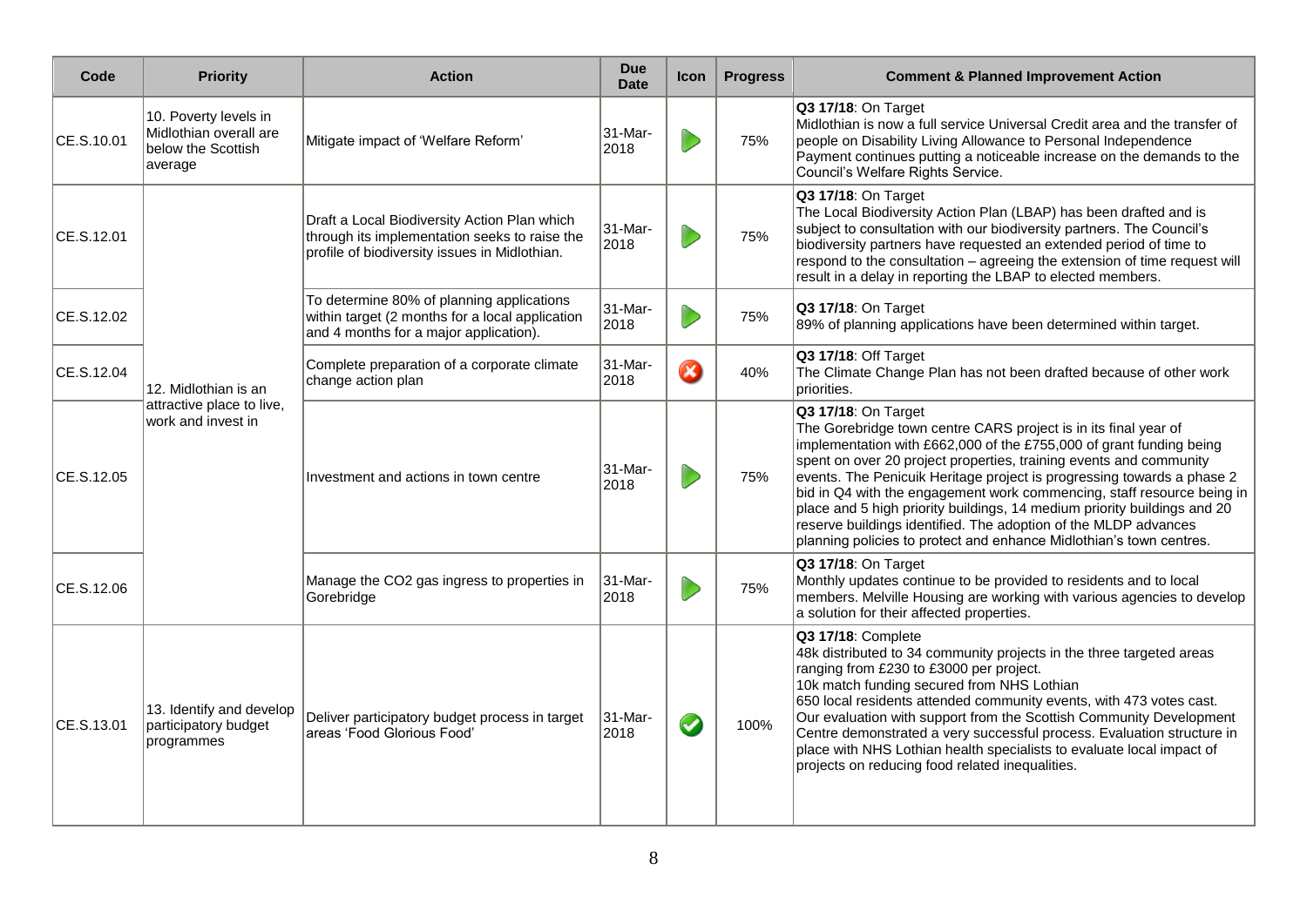| Code       | <b>Priority</b>                                                | <b>Action</b>                                                                                                                                                                                          | <b>Due</b><br><b>Date</b> | <b>Icon</b> | <b>Progress</b> | <b>Comment &amp; Planned Improvement Action</b>                                                                                                                                                                                                                                                                                                                   |
|------------|----------------------------------------------------------------|--------------------------------------------------------------------------------------------------------------------------------------------------------------------------------------------------------|---------------------------|-------------|-----------------|-------------------------------------------------------------------------------------------------------------------------------------------------------------------------------------------------------------------------------------------------------------------------------------------------------------------------------------------------------------------|
| CE.S.13.02 |                                                                | Develop and implement new participatory<br>budget model for elected members<br>Environmental Grants                                                                                                    | 31-Mar-<br>2018           |             | 75%             | <b>Q3 17/18: On Target</b>                                                                                                                                                                                                                                                                                                                                        |
| CE.S.13.03 | 13. Identify and develop<br>participatory budget<br>programmes | Develop child poverty action plan with CPP<br>Dartners that demonstrates increased<br>investment in reducing child poverty and<br>tackling disadvantage - as a requirement of the<br>Child Poverty Act | 31-Mar-<br>2018           |             | 100%            | <b>Q3 17/18: Complete</b><br>Plan will need to continually evolve, to reflect the statutory reporting<br>guidance of the Child Poverty Act. This guidance has not yet been<br>published. £2, 310000 secured mostly through Pupil Equity Funding and<br>the Community Choices Fund. Unlikely that we will secure the stretch<br>target of £3million by April 2018. |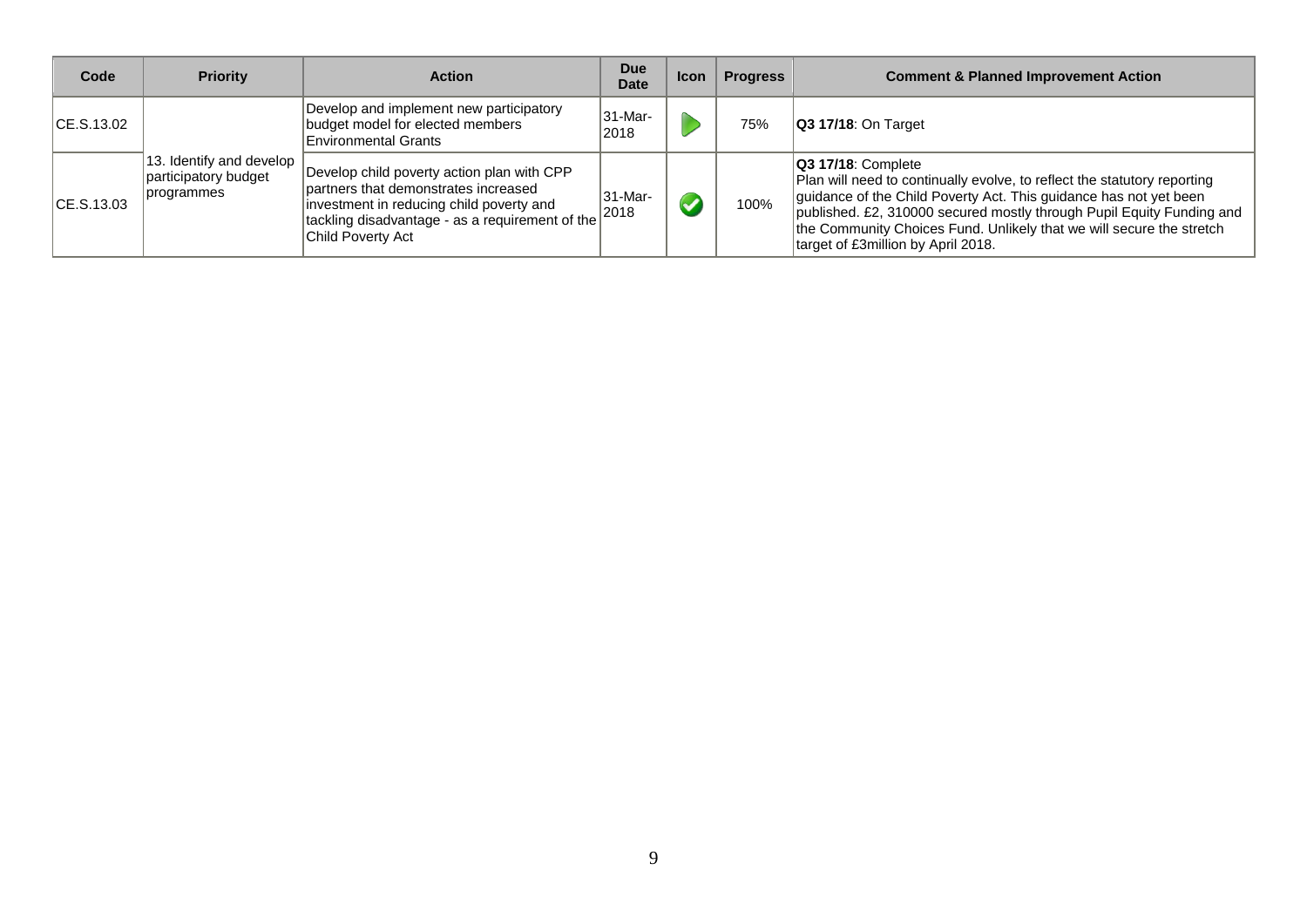

|                                |                                                                                                 |                                                                                                                            |         |               |                           | <b>Service Priorities</b> |       |               |                |                                                                                                                                                                                                                                                                                                                                                                                                                                                                               |                   |                  |
|--------------------------------|-------------------------------------------------------------------------------------------------|----------------------------------------------------------------------------------------------------------------------------|---------|---------------|---------------------------|---------------------------|-------|---------------|----------------|-------------------------------------------------------------------------------------------------------------------------------------------------------------------------------------------------------------------------------------------------------------------------------------------------------------------------------------------------------------------------------------------------------------------------------------------------------------------------------|-------------------|------------------|
| PI Code                        |                                                                                                 | PI                                                                                                                         | 2016/17 | Q3<br>2016/17 | Q <sub>1</sub><br>2017/18 | Q2<br>2017/18             |       |               |                | Q3 2017/18                                                                                                                                                                                                                                                                                                                                                                                                                                                                    | Annual            | <b>Benchmark</b> |
|                                | Priority                                                                                        |                                                                                                                            | Value   | Value         | Value                     | Value                     | Value | <b>Status</b> | Short<br>Trend | <b>Note</b>                                                                                                                                                                                                                                                                                                                                                                                                                                                                   | Target<br>2017/18 |                  |
| 1 <sub>b</sub>                 | 01. Promote and<br>M.SG.CE.01.0   implement support<br>for businesses in<br>Midlothian          | Number of account<br>managed businesses<br>accepted by Scottish  1<br>Enterprise<br>(cumulative)                           |         | 10            |                           |                           | 2     |               | 1 N            | Q3 17/18: On Target<br>1 (2 in total for the year)                                                                                                                                                                                                                                                                                                                                                                                                                            | 2                 |                  |
| <b>BS.SG.CE.2.1</b><br>۱a      |                                                                                                 | Number of new<br>business start ups<br>assisted in Midlothian 100<br>area of Borders Rail<br>Line corridor<br>(cumulative) |         | 55            | 34                        | 63                        | 80    |               | 1 F            | Q3 17/18: Data only<br>17 for Q3                                                                                                                                                                                                                                                                                                                                                                                                                                              |                   |                  |
| CE.S.02.01a                    | 02. Maximise<br>leconomic<br>development and<br>business<br>opening of the<br>Borders Rail Line | Number of new<br>businesses locating<br>in Borders Rail<br>investment from the Corridor (cumulative)                       |         |               | 34                        | 45                        | 62    |               |                | Q3 17/18: Off Target<br>17 for Q3. The Borders Rail Line<br>corridor in Midlothian comprises<br>Gorebridge, Newtongrange,<br>Mayfield, Dalkeith, Cousland,<br>Shawfair, Bonnyrigg, Rosewell and<br>Lasswade. These areas are all<br>within easy reach of a station. All<br>new business starts in these areas<br>have been included. There are no<br>new inward investors but all new<br>business starts are also new<br>businesses locating in the Borders<br>Rail Corridor. | 100               |                  |
| M.SG.CE.02.0<br>1 <sub>b</sub> |                                                                                                 | Number of tourism<br>businesses assisted<br>in Midlothian area of<br>Borders Rail Line<br>corridor (cumulative)            | 51      | 45            | 16                        | 6                         | ا 9   |               |                | Q3 17/18: Data only<br>3 for Q3                                                                                                                                                                                                                                                                                                                                                                                                                                               |                   |                  |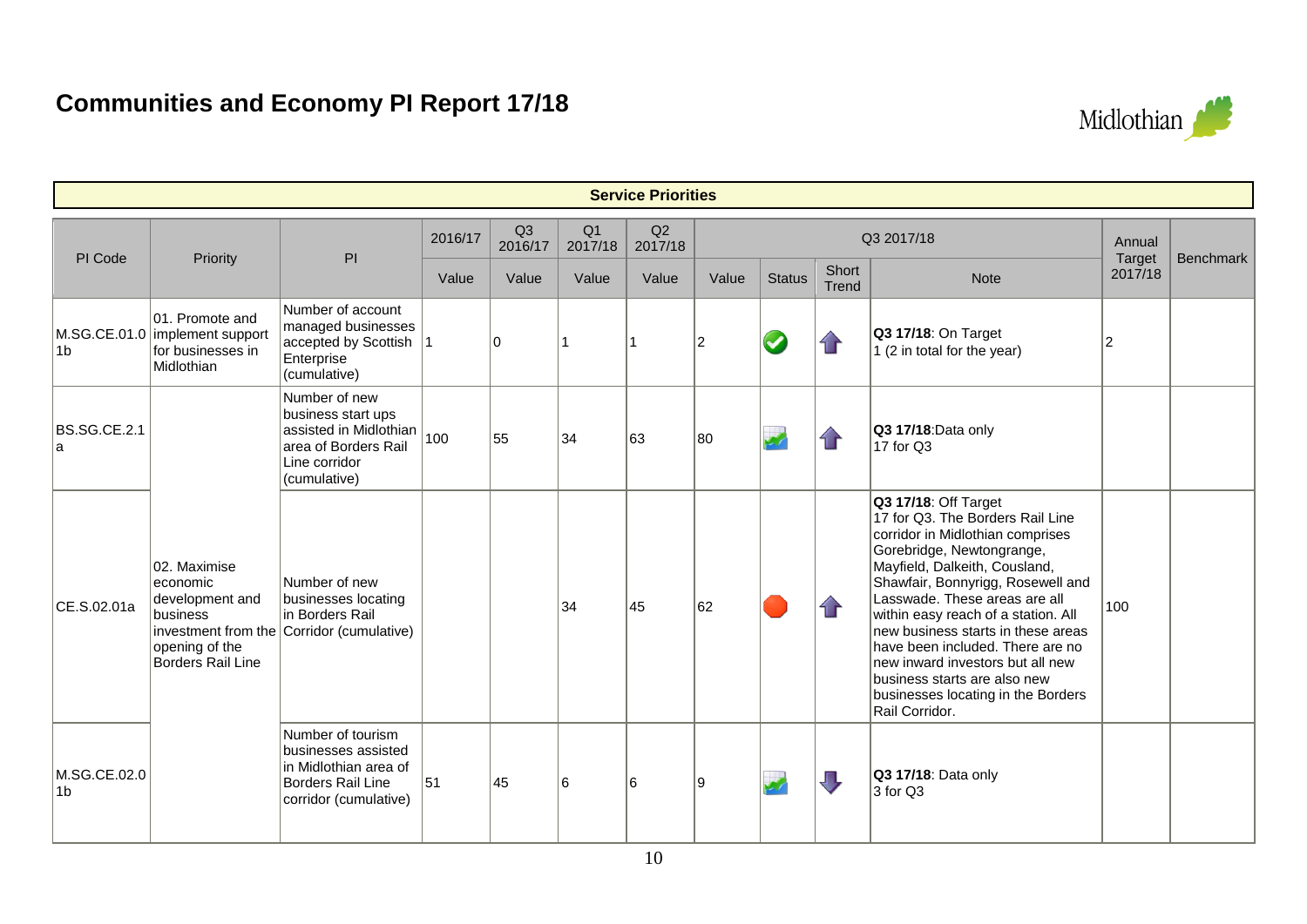|                            |                                                                                                                                  |                                                                                                                                                                         | 2016/17 | Q3<br>2016/17 | Q <sub>1</sub><br>2017/18 | Q2<br>2017/18  |                        |                      |                         | Q3 2017/18                                                                                                                                                                                                                                                     | Annual            |                                                                                |
|----------------------------|----------------------------------------------------------------------------------------------------------------------------------|-------------------------------------------------------------------------------------------------------------------------------------------------------------------------|---------|---------------|---------------------------|----------------|------------------------|----------------------|-------------------------|----------------------------------------------------------------------------------------------------------------------------------------------------------------------------------------------------------------------------------------------------------------|-------------------|--------------------------------------------------------------------------------|
| PI Code                    | Priority                                                                                                                         | PI                                                                                                                                                                      | Value   | Value         | Value                     | Value          | Value                  | <b>Status</b>        | Short<br>Trend          | <b>Note</b>                                                                                                                                                                                                                                                    | Target<br>2017/18 | <b>Benchmark</b>                                                               |
| M.SG.CE.02.0<br>$\vert$ 1d | 02. Maximise<br>economic<br>development and<br>business<br>investment from the<br>opening of the<br><b>Borders Rail Line</b>     | Number of inward<br>investment/<br>indigenous enquiries<br>received for<br>sites/premises in<br>Midlothian area of<br><b>Borders Rail Line</b><br>corridor (cumulative) | 49      | 43            | 18                        | 25             | 28                     |                      | $\overline{\mathbb{L}}$ | Q3 17/18: Data only                                                                                                                                                                                                                                            |                   |                                                                                |
| BS.SG.CE.3.1<br>la.        |                                                                                                                                  | Number of LEADER<br>projects funded<br>(cumulative)                                                                                                                     | 10      | 5             | 6                         | $\overline{7}$ | 9                      |                      | ⇧                       | Q3 17/18: Data only<br>2 for Q3                                                                                                                                                                                                                                |                   |                                                                                |
| CE.S.03.01a                |                                                                                                                                  | Amount of leader<br>funding allocated                                                                                                                                   |         |               | £376,848                  | E1,227,3<br>09 | $\vert$ £1,330,3<br>39 | $\bigcirc$           | $\curvearrowleft$       | Q3 17/18: On Target                                                                                                                                                                                                                                            | £1,026,9<br>67    | Total<br><b>LEADER</b><br>programme<br>is c. £3.4m<br>over period<br>2015-2020 |
| 1 <sub>b</sub>             | 03. Implement the<br>Tyne Esk LEADER<br>Programme<br>M.SG.CE.03.0 2014/20 in East<br>Lothian and<br>Midlothian eligible<br>areas | Number of<br>businesses<br>participating in<br>LEADER application<br>process by submitting<br>an Expression of<br>Interest (cumulative)                                 | 13      | 11            | 6                         | 10             | 14                     |                      | ↿┢                      | Q3 17/18: Off Target<br>4 for Q3. Annual report will be<br>produced in Q4.                                                                                                                                                                                     | 20                |                                                                                |
| M.SG.CE.03.0<br>1c         |                                                                                                                                  | Number of new jobs<br>created through<br>LEADER<br>(cumulative)                                                                                                         |         | ١o            | $\overline{2}$            | $\overline{c}$ | $\overline{c}$         | $\blacktriangledown$ | $\curvearrowleft$       | Q3 17/18: On Target<br>$ 0 \text{ in } Q3$                                                                                                                                                                                                                     | 3                 |                                                                                |
| M.SG.CE.03.0<br>1d         |                                                                                                                                  | Number of training<br>opportunities created<br>through LEADER<br>(cumulative)                                                                                           | I٥      | 0             | $\Omega$                  | ١o             | $\Omega$               |                      | m.                      | Q3 17/18: Data only<br>0 in Q3                                                                                                                                                                                                                                 |                   |                                                                                |
| CE.S.04.01a                | 04. Maintain<br>progress on the<br>implementation of<br>the Easter Bush<br><b>Master Plan</b>                                    | Number of meetings<br>of the Easter Bush<br>Development Board<br>and progress on<br>outcomes and<br>actions (cumulative)                                                | 3       | 3             | 1                         |                |                        | $\bigcirc$           | m.                      | Q3 17/18: On Target<br>There were no Easter Bush<br>meetings during this period,<br>although regular contact was<br>maintained via email and through<br>Midlothian Science Zone website<br>and BID. All actions from previous<br>meeting have been progressed. | $\overline{2}$    |                                                                                |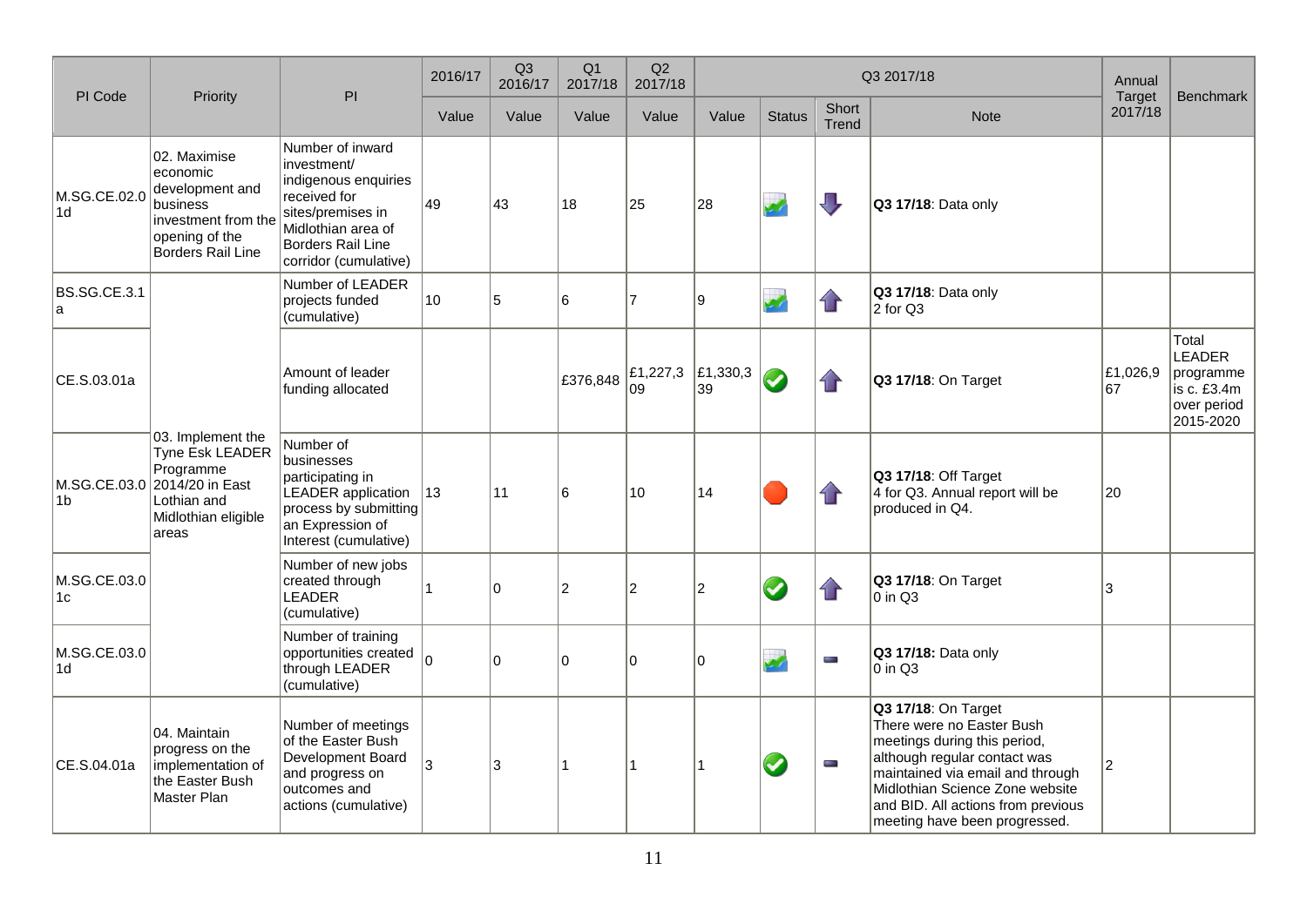|             |                                                                    |                                                                                                                                                                                                | 2016/17 | Q3<br>2016/17 | Q <sub>1</sub><br>2017/18 | Q2<br>2017/18 |       |               |                | Q3 2017/18                                                                                                                                                                                                                                                                                                                                                                                                                           | Annual            |                  |
|-------------|--------------------------------------------------------------------|------------------------------------------------------------------------------------------------------------------------------------------------------------------------------------------------|---------|---------------|---------------------------|---------------|-------|---------------|----------------|--------------------------------------------------------------------------------------------------------------------------------------------------------------------------------------------------------------------------------------------------------------------------------------------------------------------------------------------------------------------------------------------------------------------------------------|-------------------|------------------|
| PI Code     | Priority                                                           | PI                                                                                                                                                                                             | Value   | Value         | Value                     | Value         | Value | <b>Status</b> | Short<br>Trend | <b>Note</b>                                                                                                                                                                                                                                                                                                                                                                                                                          | Target<br>2017/18 | <b>Benchmark</b> |
| CE.S.05.01a |                                                                    | Carry out Health and<br>Safety interventions<br>within the year.<br>Reducing Violence in<br>the workplace,<br>reduce risk of<br>scalding and care<br>and control of risk<br>around warehouses. | 12.     | 2             |                           |               | 3     |               |                | Q3 17/18: On Target<br>The third campaign concerning the<br>safety of activities around<br>warehouses is approximately 50%<br>complete (20 workplaces<br>inspected).<br>A number of businesses have<br>improved their safety practices and<br>physical facilities following our<br>interventions. No formal action has<br>been required against duty holders<br>to date with most premises being<br>found to be generally compliant. | l3.               |                  |
| CE.S.05.02a | 05. Fewer people<br>are victims of<br>crime, abuse or<br>harm      | Percentage of food<br>premises deemed<br>"Broadly Compliant"<br>with the food hygiene<br>legislation                                                                                           | 80%     | 82%           | 80%                       | 81.2%         | 81%   |               |                | Q3 17/18: Off Target<br>Broad compliance = 81%<br>This is significant step towards<br>reaching the challenging set target.<br>This is a "point in time" indicator and<br>the improvement may not be<br>indicative of a longer term trend.                                                                                                                                                                                            | 84%               |                  |
| CE.S.05.06a |                                                                    | Number of<br>professional dog<br>walkers registered<br>under the<br>Commercial Dog<br><b>Walkers Registration</b><br>Scheme                                                                    |         |               | 25%                       | 50%           | 75%   |               |                | Q3 17/18: On Target<br>The proposal for a Commercial dog<br>walkers Registration Scheme is to<br>re-presented to Cabinet in Q4 for<br>consideration. Following approval of<br>the proposed scheme<br>implementation will commence.                                                                                                                                                                                                   | 100%              |                  |
| CE.S.05.07a |                                                                    | Percentage of<br>residential sites<br>licensed                                                                                                                                                 |         |               | 100%                      | 100%          | 100%  |               | Posts.         | Q3 17/18: On Target<br>100% of sites requiring a licence are<br>currently licensed. Work is ongoing<br>to bring our sites into line with the<br>requirements of the new licensing<br>regime which comes into force in<br>May 2019. All 4 sites have been<br>engaged with and inspections of 2<br>carried out.                                                                                                                        | 100%              |                  |
| CE.S.06.02c | 06. There is a<br>reduction in<br>inequality in health<br>outcomes | Review and update<br>contaminated land<br>procurement<br>framework for the<br>provision of peer                                                                                                |         |               | 80%                       | 80%           | 80%   |               | e.             | Q3 17/18: On Target                                                                                                                                                                                                                                                                                                                                                                                                                  | 100%              |                  |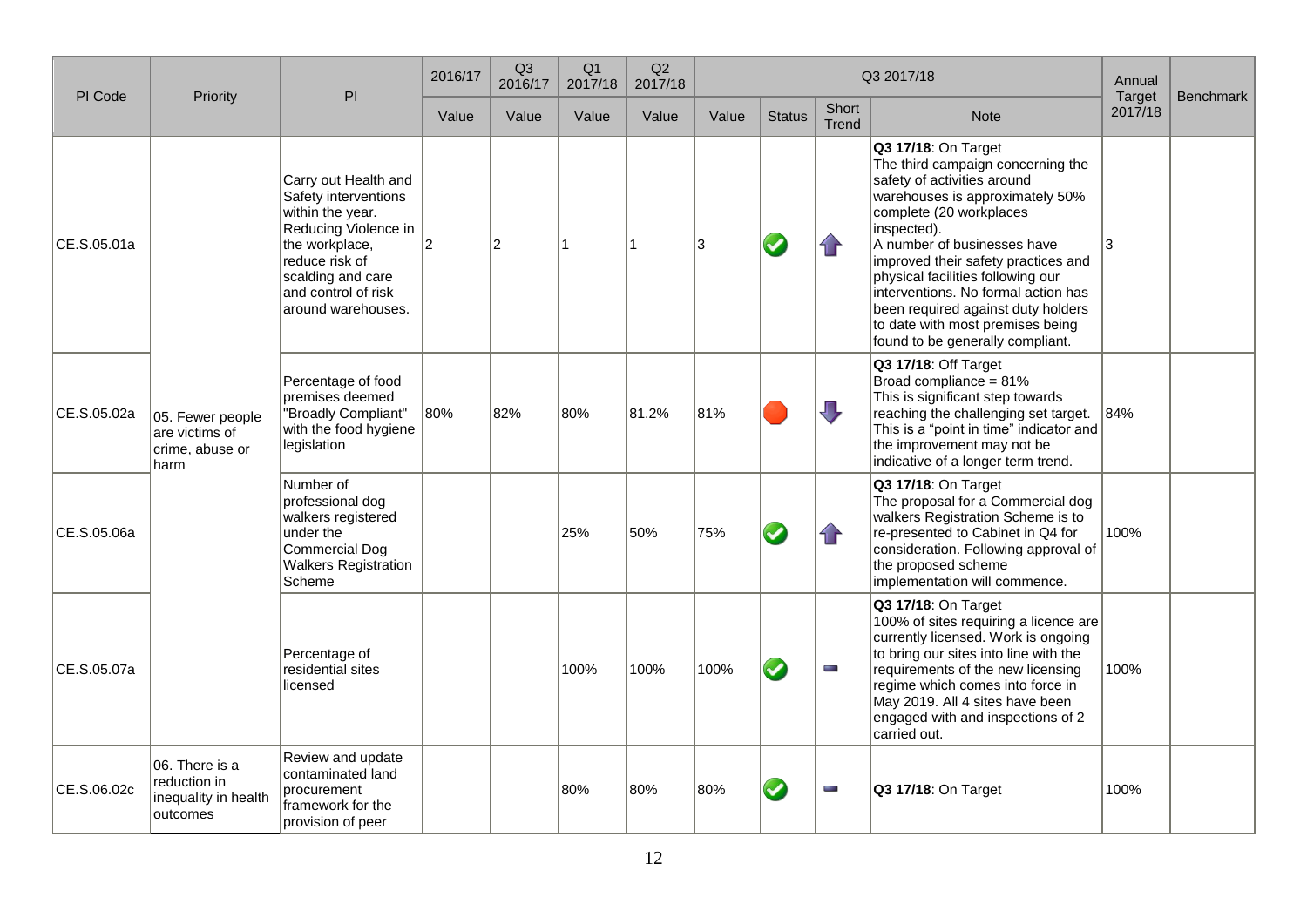|             |                                                                    |                                                                                                                                                                                   | 2016/17 | Q3<br>2016/17 | Q <sub>1</sub><br>2017/18 | Q2<br>2017/18 | Q3 2017/18 |                 |                |                                                                                                                                                                                                                                                                                                                                                                                                           | Annual            | <b>Benchmark</b> |
|-------------|--------------------------------------------------------------------|-----------------------------------------------------------------------------------------------------------------------------------------------------------------------------------|---------|---------------|---------------------------|---------------|------------|-----------------|----------------|-----------------------------------------------------------------------------------------------------------------------------------------------------------------------------------------------------------------------------------------------------------------------------------------------------------------------------------------------------------------------------------------------------------|-------------------|------------------|
| PI Code     | Priority                                                           | PI                                                                                                                                                                                | Value   | Value         | Value                     | Value         | Value      | <b>Status</b>   | Short<br>Trend | <b>Note</b>                                                                                                                                                                                                                                                                                                                                                                                               | Target<br>2017/18 |                  |
|             |                                                                    | review assessment of<br>Environmental<br>Reports - particular<br>emphasis on quality<br>and reporting times                                                                       |         |               |                           |               |            |                 |                |                                                                                                                                                                                                                                                                                                                                                                                                           |                   |                  |
| CE.S.06.04a |                                                                    | Local target for<br>building warrant<br>assessment at 10<br>days rather than<br>nationally adopted<br>target of 20 days                                                           | 95%     | 95%           | 86%                       | 88%           | 100%       | $\blacklozenge$ | 1 P            | Q3 17/18: On Target                                                                                                                                                                                                                                                                                                                                                                                       | 80%               |                  |
| CE.S.06.04c |                                                                    | Undertake annual<br>one to one meetings<br>with major<br>developers currently<br>constructing within<br>Midlothian                                                                | 100%    | 75%           | 25%                       | 50%           | 75%        | $\bullet$       | 1F             | Q3 17/18: On target                                                                                                                                                                                                                                                                                                                                                                                       | 100%              |                  |
| CE.S.06.05a | 06. There is a<br>reduction in<br>inequality in health<br>outcomes | Measure satisfaction<br>relating to key areas<br>including those on<br>delivery, timeliness,<br>information, access<br>and the quality of<br>customer service                     | 90.9    | 88            | 93.8                      | 93.8          | 92.6       | $\bullet$       | 几              | Q3 17/18: On Target                                                                                                                                                                                                                                                                                                                                                                                       | 85                |                  |
| CE.S.06.08a |                                                                    | Convene a joint<br>working group with<br>relevant LA services<br>including<br>Development<br>Management,<br>Building Standards,<br>Transportation,<br><b>Environmental Health</b> |         |               | 25%                       | 50%           | 50%        |                 | m.             | Q3 17/18: Off Target<br>The Midlothian Council Annual<br>Progress report was submitted to,<br>and accepted by Scottish<br>Government. The work to convene<br>the joint working group remains at<br>50% as no progress was possible in 100%<br>Q3 due to conflicting work<br>demands. It is anticipated that this<br>work will now occur in 18/19 to be<br>included in the 2018 Annual<br>Progress report. |                   |                  |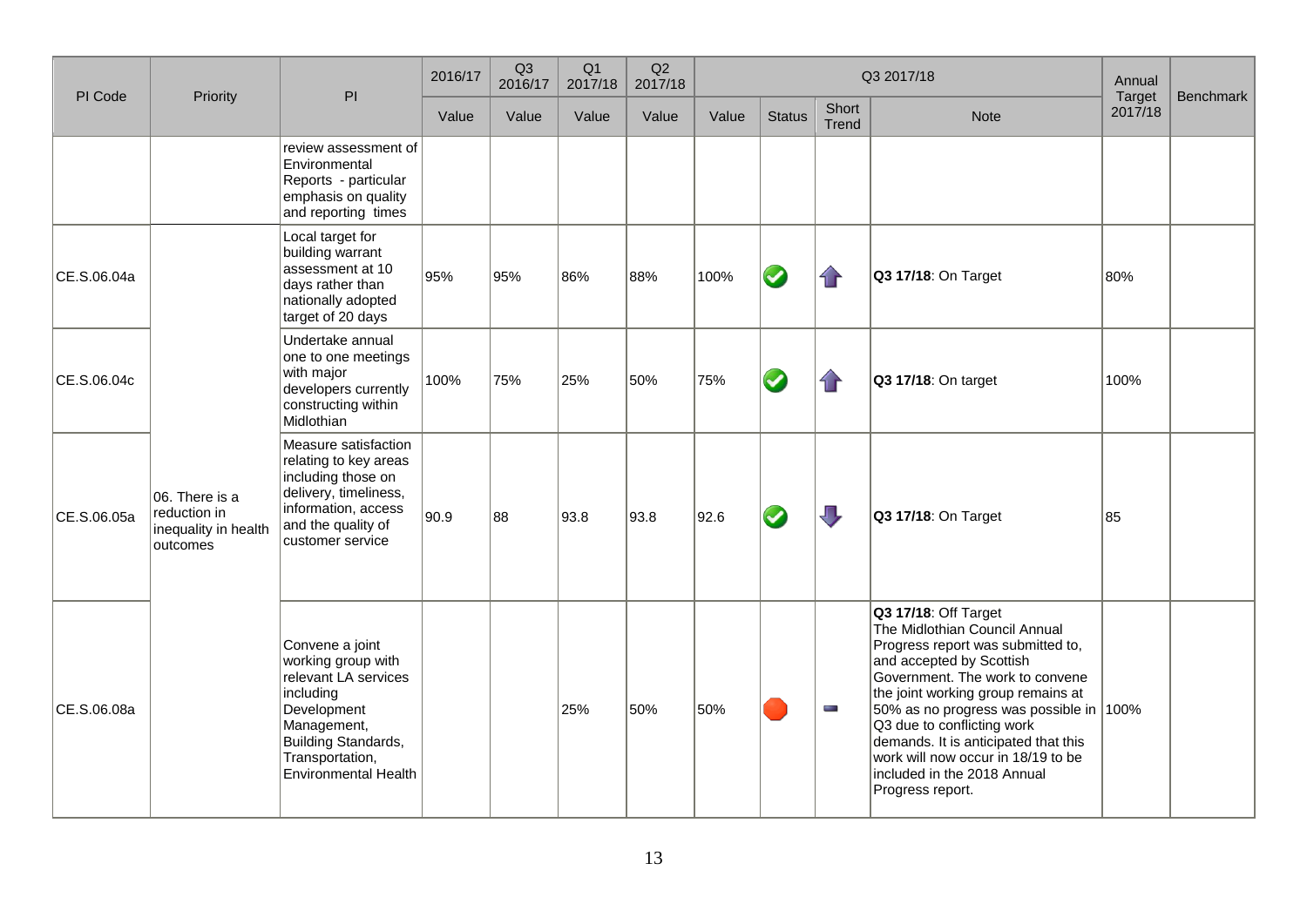|             |                                                                                                                                              |                                              | 2016/17 | Q <sub>3</sub><br>2016/17 | Q <sub>1</sub><br>2017/18 | Q2<br>2017/18 |       |               | Annual         | <b>Benchmark</b>                                                                                                                                                                                                                                                                                                                                                                                                                                                                                                                                                                                                                                                                                                                                                                                                                                                                                                                                                                                                                                                  |                   |  |
|-------------|----------------------------------------------------------------------------------------------------------------------------------------------|----------------------------------------------|---------|---------------------------|---------------------------|---------------|-------|---------------|----------------|-------------------------------------------------------------------------------------------------------------------------------------------------------------------------------------------------------------------------------------------------------------------------------------------------------------------------------------------------------------------------------------------------------------------------------------------------------------------------------------------------------------------------------------------------------------------------------------------------------------------------------------------------------------------------------------------------------------------------------------------------------------------------------------------------------------------------------------------------------------------------------------------------------------------------------------------------------------------------------------------------------------------------------------------------------------------|-------------------|--|
| PI Code     | Priority                                                                                                                                     | PI                                           | Value   | Value                     | Value                     | Value         | Value | <b>Status</b> | Short<br>Trend | <b>Note</b>                                                                                                                                                                                                                                                                                                                                                                                                                                                                                                                                                                                                                                                                                                                                                                                                                                                                                                                                                                                                                                                       | Target<br>2017/18 |  |
| CE.S.07.01b | 07. Maintain<br>service delivery to a<br>high standard,<br>focusing on a fair,<br>safe and equitable<br>trading environment<br>for consumers | Focus on recruitment<br>% of staff appointed |         |                           | 10%                       | 20%           | 50%   |               | 1 F            | Q3 17/18: Off Target<br>The Midlothian team has a long<br>term vacancy for an Enforcement<br>Officer and it has been agreed that<br>this post should be recruited to, but<br>initial focus will be on the East<br>Lothian (Partnership Council)<br>team's vacancies. In addition, the<br>Scot. Govt. has allocated money to<br>all LAs for the recruitment of officers<br>to focus on Tobacco/NVP (e-<br>cigarette) enforcement. The<br>Midlothian Trading Standards team<br>has secured 50% the allocated<br>funding and it is hoped the East<br>Lothian team will be allocated<br>likewise - this would enable the<br>partnership to aim at recruiting one<br>person as an Enforcement Officer,<br>to operate across both authorities.<br>The second Enforcement Officer in<br>East Lothian retired in August and<br>their Principal TSO then retired in<br>September, some progress was<br>required in needing to recruit a<br>replacement Principal TSO. An<br>advertisement was prepared and<br>finalised in September, advert was<br>published in December. | 100%              |  |
| CE.S.07.01c |                                                                                                                                              | Level of integrated<br>practices achieved    |         |                           | 20%                       | 50%           | 75%   | $\bm{\omega}$ |                | Q3 17/18: On Target<br>Some cross-boundary work and/or<br>mentoring, has now been carried<br>out, in the areas of Animal Health,<br>Weights and Measures and<br>Fireworks.                                                                                                                                                                                                                                                                                                                                                                                                                                                                                                                                                                                                                                                                                                                                                                                                                                                                                        | 100%              |  |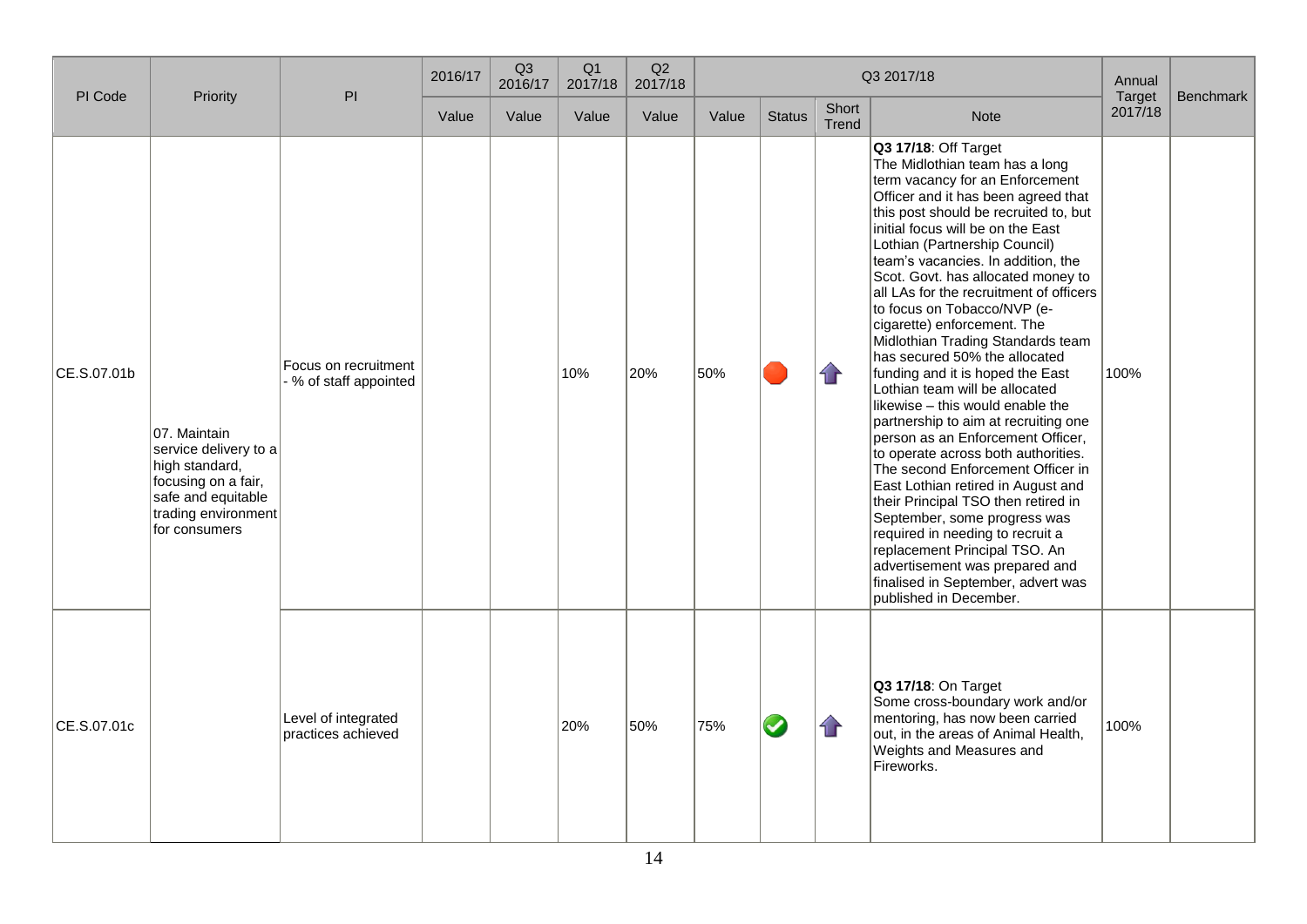| PI Code     |                                                                                                     | PI                                                                                                                                                                                                 | 2016/17 | Q <sub>3</sub><br>2016/17 | Q <sub>1</sub><br>2017/18 | Q2<br>2017/18 |       |                 | Annual                | <b>Benchmark</b>                                                                                                                                                               |                   |  |
|-------------|-----------------------------------------------------------------------------------------------------|----------------------------------------------------------------------------------------------------------------------------------------------------------------------------------------------------|---------|---------------------------|---------------------------|---------------|-------|-----------------|-----------------------|--------------------------------------------------------------------------------------------------------------------------------------------------------------------------------|-------------------|--|
|             | Priority                                                                                            |                                                                                                                                                                                                    | Value   | Value                     | Value                     | Value         | Value | <b>Status</b>   | <b>Short</b><br>Trend | <b>Note</b>                                                                                                                                                                    | Target<br>2017/18 |  |
| CE.S.07.02a |                                                                                                     | <b>Trading Standards</b><br>Partnership: The<br>evaluation of both<br>authorities' current<br>performance<br>measures and an<br>agreement by both to<br>move to one set of<br>identical indicators | 100%    | 50%                       | 25%                       | 50%           | 75%   | $\blacklozenge$ | $\mathbf{f}$          | Q3 17/18: On Target                                                                                                                                                            | 100%              |  |
| CE.S.07.04a | 07. Maintain<br>service delivery to a                                                               | <b>Trading Standards:</b><br>Number of active<br>interventions. Target<br>is an estimate of the<br>number of<br>investigations likely to<br>be undertaken, based<br>on action in 2015/16           | 128     | 90                        | 35                        | 77            | 111   | $\blacklozenge$ | ⇑                     | Q3 17/18: On Target                                                                                                                                                            | 120               |  |
| CE.S.07.05a | high standard,<br>focusing on a fair,<br>safe and equitable<br>trading environment<br>for consumers | <b>Trading Standards:</b><br>Number of Memex<br>logs made. We would<br>expect in excess of<br>350 for the year,<br>based on current<br>performance.                                                | 477     | 341                       | 107                       | 184           | 271   |                 | $\bigcap$             | Q3 17/18: Off Target<br>Number of logs has dropped over<br>holiday period but target will be met<br>before year end.                                                           | 400               |  |
| CE.S.07.06a |                                                                                                     | <b>Trading Standards:</b><br>Number of primary<br>inspections<br>conducted                                                                                                                         | 189     | 96                        | 31                        | 56            | 75    |                 | ▜▛                    | Q3 17/18: Off Target<br>Number of inspections has dropped<br>over holiday period but target on<br>course to be met before year end.                                            | 125               |  |
| CE.S.07.07a |                                                                                                     | <b>Trading Standards:</b><br>Number of criminal<br>investigations<br>instigated                                                                                                                    | 21      | 17                        | 6                         | 11            | 12    | $\blacklozenge$ | $\mathbf{\hat{T}}$    | Q3 17/18: On Target                                                                                                                                                            | 15                |  |
| CE.S.07.08a |                                                                                                     | <b>Trading Standards:</b><br>Percentage of<br>consumer complaints 86.6%<br>completed within 14<br>days                                                                                             |         | 84.7%                     | 91.6%                     | 86.7%         | 84.7% |                 | 几                     | Q3 17/18: Off Target<br>Due to the volume of complaints<br>over the festive period completed<br>complaints % has fallen below<br>target. Plans in place to increase for<br>Q4. | 85%               |  |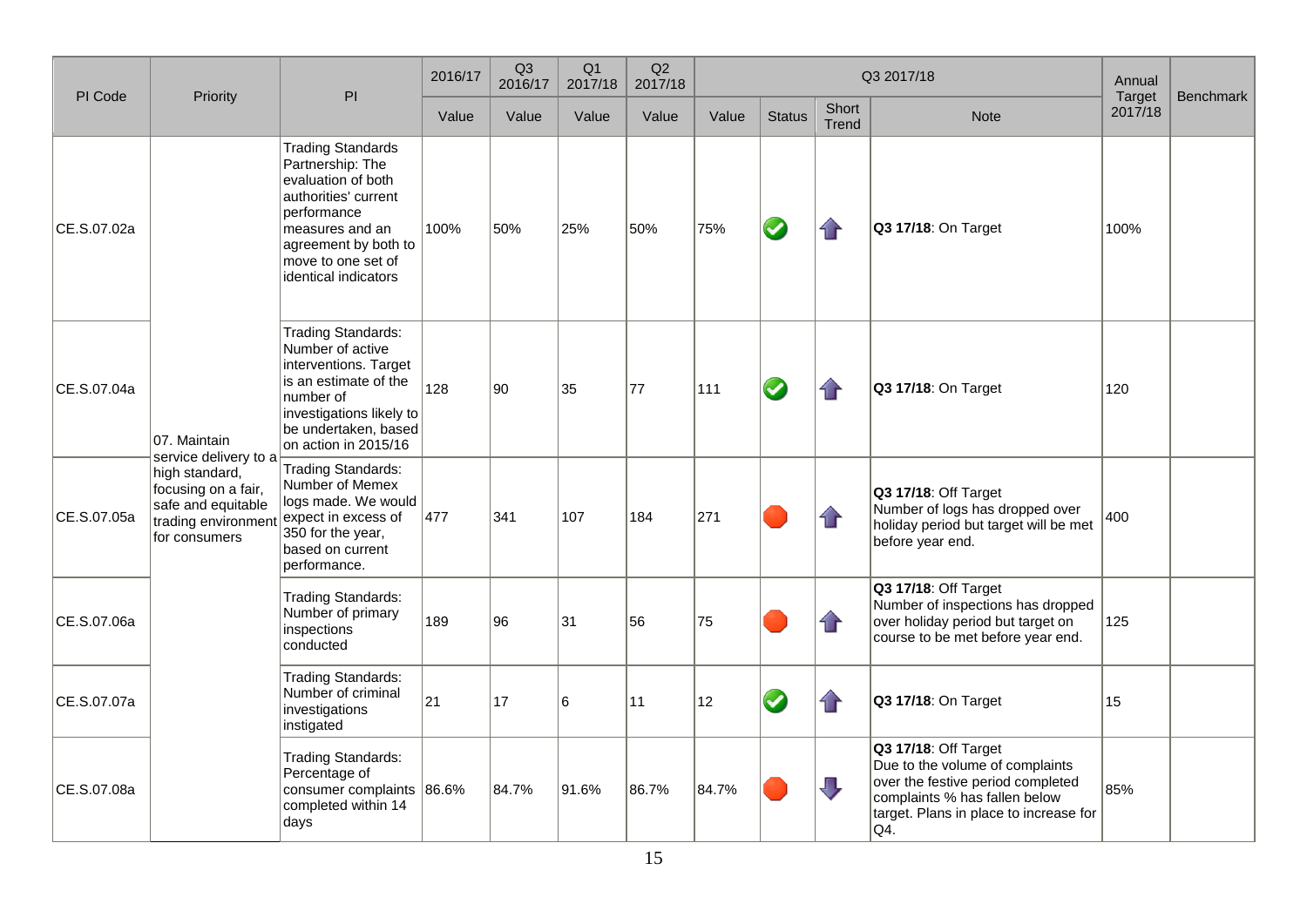|             |                                                                                                      |                                                                                                                                                 | 2016/17 | Q3<br>2016/17 | Q <sub>1</sub><br>2017/18 | Q2<br>2017/18                     | Q3 2017/18     |                      |                |                                                                                                                                                                                                                                                | Annual            | <b>Benchmark</b> |
|-------------|------------------------------------------------------------------------------------------------------|-------------------------------------------------------------------------------------------------------------------------------------------------|---------|---------------|---------------------------|-----------------------------------|----------------|----------------------|----------------|------------------------------------------------------------------------------------------------------------------------------------------------------------------------------------------------------------------------------------------------|-------------------|------------------|
| PI Code     | Priority                                                                                             | PI                                                                                                                                              | Value   | Value         | Value                     | Value                             | Value          | <b>Status</b>        | Short<br>Trend | <b>Note</b>                                                                                                                                                                                                                                    | Target<br>2017/18 |                  |
| CE.S.07.09a | 07. Maintain<br>service delivery to a<br>high standard,<br>focusing on a fair,<br>safe and equitable | <b>Trading Standards:</b><br>Percentage of<br>tobacco retailers<br>visited annually.                                                            | 49.59%  |               | 1.6%                      | 7.9%                              | 7.9%           |                      | e.             | Q3 17/18: Off Target<br>The number of visits able to be<br>made has been less than in<br>previous years at the Q3 stage,<br>however routine visits will pick up<br>over the next quarter and the target<br>will be met.                        | 20%               |                  |
| CE.S.07.10a | for consumers                                                                                        | trading environment Trading Standards:<br>Participation in safety $ _9$<br>initiatives                                                          |         | 6             | 0                         | $\overline{2}$                    | 4              |                      |                | Q3 17/18: On Target                                                                                                                                                                                                                            | 16                |                  |
| CE.S.09.02a |                                                                                                      | Conducting service<br>reviews, prioritising<br>resources to<br>essential actions and<br>ensuring financial<br>discipline - number<br>of reviews |         |               |                           | 1                                 | $\overline{c}$ |                      |                | Q3 17/18: On Target<br>A review of the Communities<br>function is part of the overall<br>business transformation workstream 3<br>of Services with Communities. A<br>separate review of the Economic<br>development function is in progress.    |                   |                  |
| CE.S.09.02b |                                                                                                      | <b>Extent of savings</b><br>achieved<br>(cumulative)                                                                                            |         |               | .00                       | £270,000 £270,000 £270,000<br>.00 | .00            |                      | m.             | Q3 17/18: Data Only<br>Savings of £270k<br>Performance/Business<br>transformation/Quality and scrutiny                                                                                                                                         |                   |                  |
| CE.S.09.03a | 09. Delivering<br>excellence                                                                         | Completion of review<br>of Economic<br>Development and<br>Communities<br>functions                                                              |         |               | 25%                       | 50%                               | 75%            |                      | ЛĻ             | Q3 17/18: On Target<br>A review of the Communities<br>function is part of the overall<br>business transformation workstream<br>of Services within Communities. A<br>separate review of the Economic<br>Development function is in<br>progress. | 100%              |                  |
| CE.S.09.04a |                                                                                                      | Consolidation of<br><b>Building Standards</b><br>status Application for<br><b>Customer Excellence</b><br>in at least one other<br>function      |         |               | $\Omega$                  | 0                                 | 10             | $\blacktriangledown$ | m.             | Q3 17/18: On Target<br>Any further progress is dependent<br>on the outcome of the Financial<br>Strategy.                                                                                                                                       |                   |                  |
| CE.S.09.05a |                                                                                                      | Completion of review<br>of Business Gateway<br>service                                                                                          |         |               | 25%                       | 50%                               | 75%            |                      |                | Q3 17/18: On Target<br>Part of review of Economic<br>Development                                                                                                                                                                               | 100%              |                  |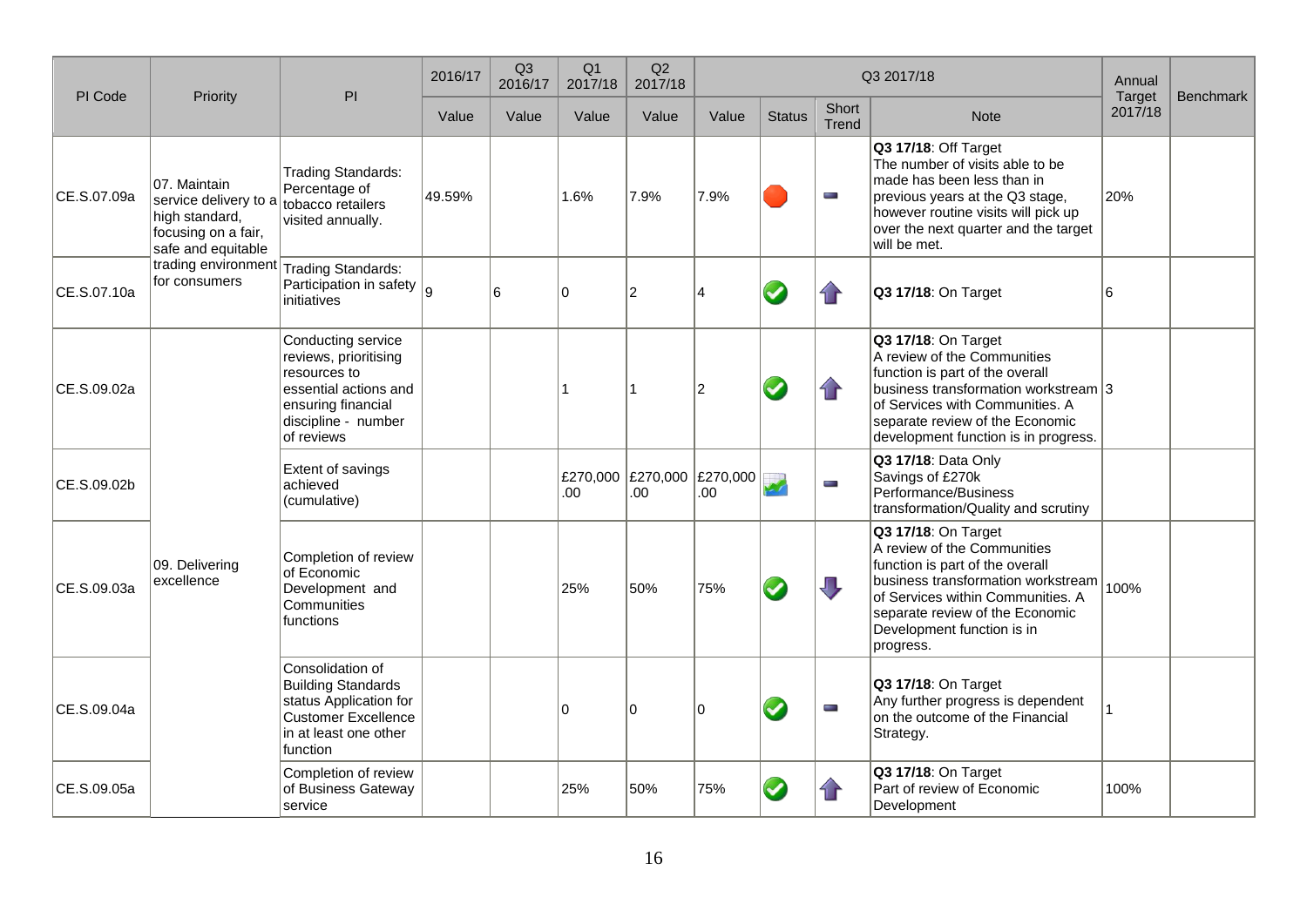| PI Code     |                                                                            | PI                                                                                                    | 2016/17 | Q <sub>3</sub><br>2016/17 | Q <sub>1</sub><br>2017/18 | Q <sub>2</sub><br>2017/18 | Q3 2017/18  |                      |                | Annual                                                                                                                                                                                       | <b>Benchmark</b>  |  |
|-------------|----------------------------------------------------------------------------|-------------------------------------------------------------------------------------------------------|---------|---------------------------|---------------------------|---------------------------|-------------|----------------------|----------------|----------------------------------------------------------------------------------------------------------------------------------------------------------------------------------------------|-------------------|--|
|             | Priority                                                                   |                                                                                                       | Value   | Value                     | Value                     | Value                     | Value       | <b>Status</b>        | Short<br>Trend | <b>Note</b>                                                                                                                                                                                  | Target<br>2017/18 |  |
| CE.S.09.06a |                                                                            | Achieve City Deal<br><b>Status</b>                                                                    |         |                           | 95%                       | 100%                      | 100%        | $\bullet$            | e.             | Q3 17/18: Complete                                                                                                                                                                           | 100%              |  |
| CE.S.09.06b | 09. Delivering                                                             | Extent of direct City<br>Deal investment in<br>Midlothian                                             |         |                           | N/A                       | N/A                       | N/A         | Policy in            | m.             | Q3 17/18: No data available<br>Amount of investment unknown until<br>detailed City Deal programme has<br>been approved.                                                                      |                   |  |
| CE.S.09.06c | excellence                                                                 | Extent of indirect City<br>Deal investment in<br>Midlothian                                           |         |                           | N/A                       | N/A                       | N/A         | Policy of            | e.             | Q3 17/18: No data available<br>Amount of investment unknown until<br>detailed City Deal programme has<br>been approved.                                                                      |                   |  |
| CE.S.10.01d | 10. Poverty levels                                                         | Return on Investment<br>for clients                                                                   |         |                           | N/A                       | E18                       | $\vert$ £21 | $\blacktriangledown$ | 1 F            | Q3 17/18: On Target<br>Q3 figures show £2,114,848.04<br>income added for Midlothian<br>residents against spend of £105,717<br>$= £21.43$                                                     | £20               |  |
| CE.S.10.02a | in Midlothian overall<br>are below the<br>Scottish average                 | Implement the<br>actions in the review                                                                |         |                           | 25%                       | 50%                       | 75%         | $\blacklozenge$      | Л,             | Q3 17/18: On Target<br>The internal and external review of<br>Advice Services is to be considered<br>as part of a wider assessment in the<br>context of the Council's financial<br>strategy. | 100%              |  |
| CE.S.11.04a |                                                                            | Number of<br>Community Councils<br>who adhere to the<br>revised Scheme.                               |         |                           | 16                        | 16                        | 16          | $\blacktriangledown$ | <b>COLLEGE</b> | Q3 17/18: Complete<br>All 16 Community Councils have<br>adopted the modernised scheme.                                                                                                       | 16                |  |
| CE.S.11.04b | 11. Citizens are<br>engaged with<br>service<br>development and<br>delivery | Number of<br>Community Councils<br>who receive training<br>on the Community<br>Empowerment Act.       |         |                           | $\Omega$                  | 11                        | 13          | $\blacktriangledown$ | 1F             | Q3 17/18: On Target<br>Further 2 Community Councils<br>trained in Q3.                                                                                                                        | 16                |  |
| CE.S.11.05b |                                                                            | Evidence 3<br>improvements that<br>have resulted in each 44<br>of the Neighbourhood<br>Planning areas |         | 33                        | 17                        | 24                        | 40          | $\blacktriangledown$ | $\bf \Omega$   | Q3 17/18: On Target<br>Cumulative total for the year is 40                                                                                                                                   | 42                |  |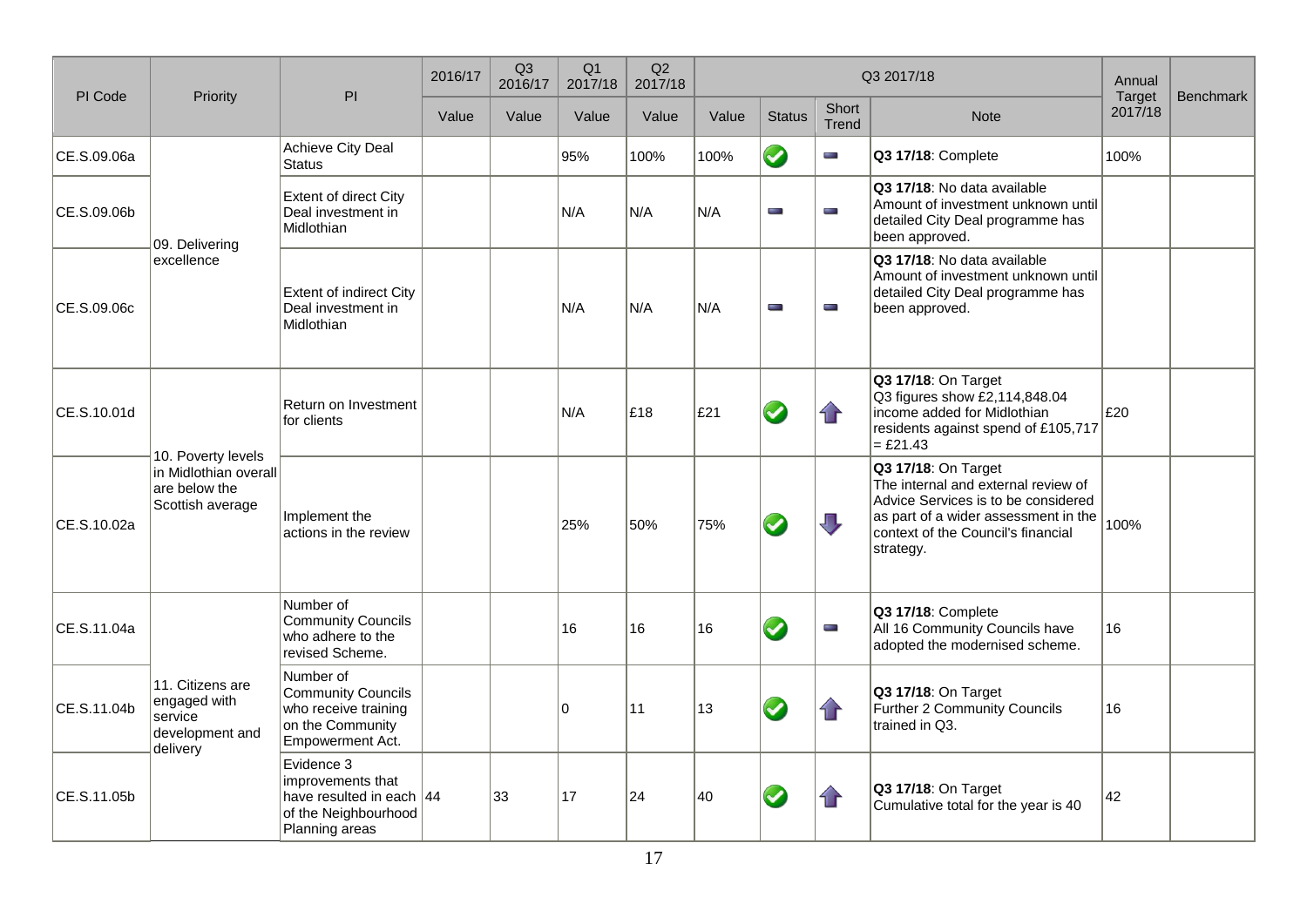|             |                                                                            |                                                                                                                                             | 2016/17 | Q3<br>2016/17 | Q <sub>1</sub><br>2017/18 | Q2<br>2017/18 |       |                      | Annual         | <b>Benchmark</b>                                                                                                                                                                                                                                                                                                                                                                                                                                                             |                   |  |
|-------------|----------------------------------------------------------------------------|---------------------------------------------------------------------------------------------------------------------------------------------|---------|---------------|---------------------------|---------------|-------|----------------------|----------------|------------------------------------------------------------------------------------------------------------------------------------------------------------------------------------------------------------------------------------------------------------------------------------------------------------------------------------------------------------------------------------------------------------------------------------------------------------------------------|-------------------|--|
| PI Code     | Priority                                                                   | PI                                                                                                                                          | Value   | Value         | Value                     | Value         | Value | <b>Status</b>        | Short<br>Trend | <b>Note</b>                                                                                                                                                                                                                                                                                                                                                                                                                                                                  | Target<br>2017/18 |  |
| CE.S.11.06a |                                                                            | Deliver a community<br>action plan in each of<br>the three areas.                                                                           |         |               | $\overline{0}$            | 3             | 3     |                      | e.             | Q3 17/18: On Target<br>There are three action plans in each<br>of the areas. The Mayfield &<br>Easthouses plan is the priority for<br>updating and we are using the place<br>standard as a tool for doing this. We<br>still need to ensure the plans reflect 3<br>the guidance for locality planning.<br>The main challenge here is getting<br>statutory partners to input into the<br>plan, there has been progress with<br>the police and adult health and<br>social care. |                   |  |
| CE.S.11.07a | 11. Citizens are<br>engaged with<br>service<br>development and<br>delivery | Simplified grants form                                                                                                                      |         |               | 25%                       | 100%          | 100%  | $\blacktriangledown$ | m.             | Q3 17/18: Complete<br>Completed. Small grants process<br>improved based on feedback,<br>specifically application and<br>monitoring forms have been<br>simplified. Awaiting outcome of<br>budget reviews to amend large<br>grants programme.                                                                                                                                                                                                                                  | 100%              |  |
| CE.S.11.07b |                                                                            | Streamlined<br>monitoring                                                                                                                   |         |               | 25%                       | 100%          | 100%  |                      | Portugal       | Q3 17/18: Complete<br>Small grants process improved<br>based on feedback, specifically<br>application and monitoring forms<br>have been simplified. Awaiting<br>outcome of budget reviews to<br>amend large grants programme.                                                                                                                                                                                                                                                | 100%              |  |
| CE.S.11.08a |                                                                            | Provide a guide,<br>webpage, leaflet and<br>bespoke local<br>support for asset<br>transfers.                                                |         |               | 25%                       | 50%           | 100%  |                      | 1 F            | Q3 17/18: Complete<br>Next stage is establishment of<br>Community Management<br>Assessment Group.                                                                                                                                                                                                                                                                                                                                                                            | 100%              |  |
| CE.S.11.09a |                                                                            | Provide advice,<br>support opportunities<br>for the Community<br>Planning Partnership<br>Board to engage with<br>local community<br>groups. |         |               | 0                         | 5             | 10    |                      | 1 F            | Q3 17/18: Complete<br>Completed the Supporting<br>Communities Programme with the<br>Scottish Community Development<br>Centre. Schedule of study visits for<br>Jan - April 18.                                                                                                                                                                                                                                                                                                | 10                |  |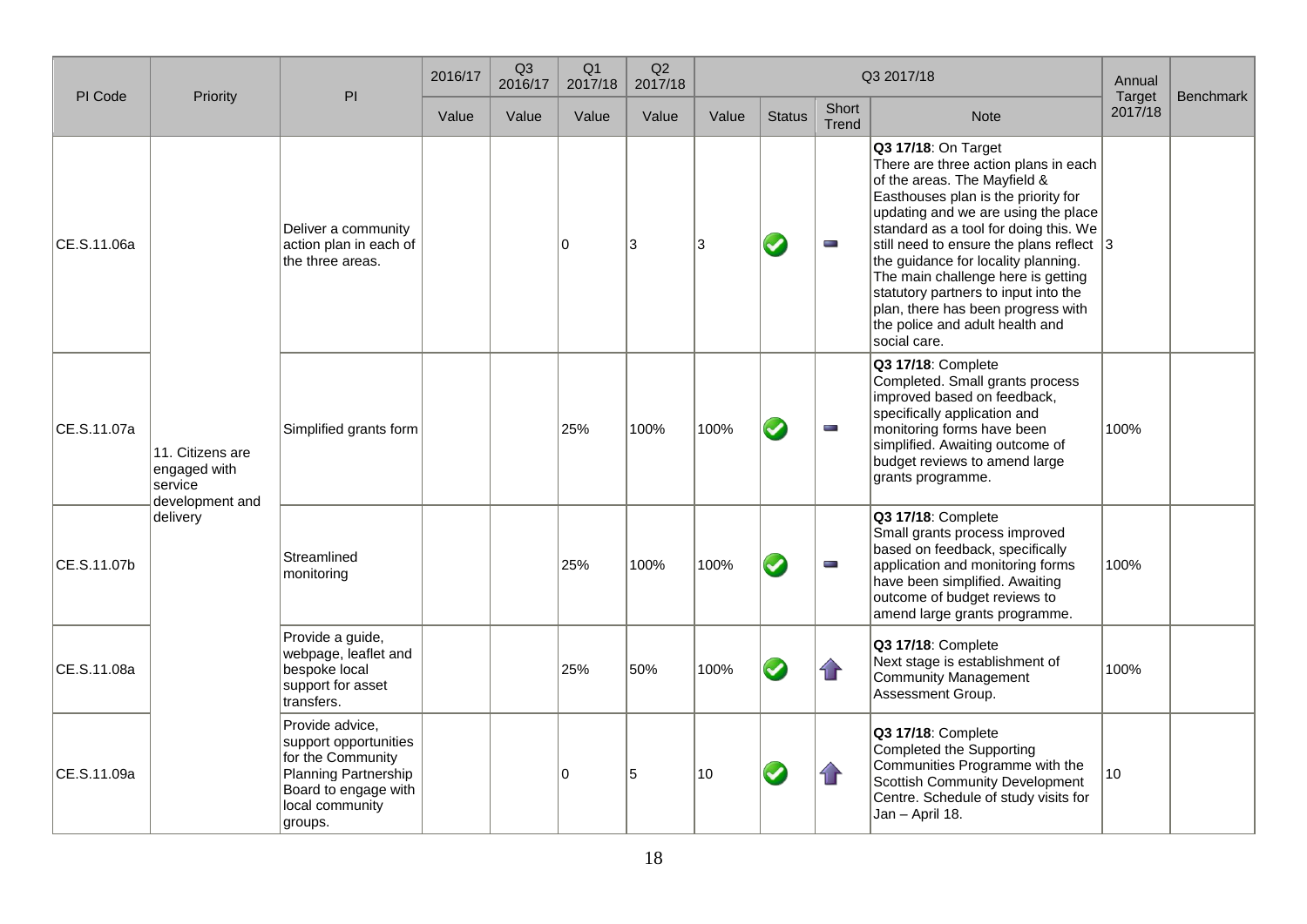|             |                                                                            |                                                                                                                                                                                  | 2016/17 | Q3<br>2016/17 | Q <sub>1</sub><br>2017/18 | Q2<br>2017/18 | Q3 2017/18 |                      |                       |                                                                                                                                                                                                                                                                                                                                                                                                                                                                                                                                         | Annual            | <b>Benchmark</b>                                                                         |
|-------------|----------------------------------------------------------------------------|----------------------------------------------------------------------------------------------------------------------------------------------------------------------------------|---------|---------------|---------------------------|---------------|------------|----------------------|-----------------------|-----------------------------------------------------------------------------------------------------------------------------------------------------------------------------------------------------------------------------------------------------------------------------------------------------------------------------------------------------------------------------------------------------------------------------------------------------------------------------------------------------------------------------------------|-------------------|------------------------------------------------------------------------------------------|
| PI Code     | Priority                                                                   | PI                                                                                                                                                                               | Value   | Value         | Value                     | Value         | Value      | <b>Status</b>        | <b>Short</b><br>Trend | <b>Note</b>                                                                                                                                                                                                                                                                                                                                                                                                                                                                                                                             | Target<br>2017/18 |                                                                                          |
| CE.S.12.01b |                                                                            | Carry out<br>consultation with<br>stakeholders in<br>relation to biodiversity<br>action plan                                                                                     |         |               | Yes                       | Yes           | Yes        | $\blacklozenge$      | m.                    | Q3 17/18: On Target<br>A draft Local Biodiversity Action<br>Plan is being prepared in liaison<br>with the Council's environmental<br>partners.                                                                                                                                                                                                                                                                                                                                                                                          | Yes               |                                                                                          |
| CE.S.12.02a | 12. Midlothian is an<br>attractive place to<br>live, work and<br>invest in | The time to<br>determine planning<br>applications over the<br>stated period is the<br>key measure in<br>defining customer<br>service as set by the<br><b>Scottish Government</b> | 81%     | 81%           | 96%                       | 91%           | 93%        | $\blacklozenge$      | $\bigcap$             | Q3 17/18: On Target<br>Throughout the year 93% of<br>planning applications have been<br>determined.                                                                                                                                                                                                                                                                                                                                                                                                                                     | 80%               | 78% of<br>planning<br>applications<br>were<br>determined<br>within target<br>in 2015/16. |
| CE.S.12.04a |                                                                            | Climate Change<br>action plan prepared                                                                                                                                           |         |               | 25%                       | 50%           | 75%        | $\blacktriangledown$ | $\mathbf{\hat{T}}$    | Q3 17/18: On Target<br>The Climate Change Plan has not<br>been drafted because of other work<br>priorities, work is scheduled to be<br>completed and submitted in Q4.                                                                                                                                                                                                                                                                                                                                                                   | 100%              |                                                                                          |
| CE.S.12.05b |                                                                            | Complete submission<br>of stage 2 Heritage<br>Lottery Fund (HLF)<br>and Historic<br>Environment<br>Scotland (HES)<br>funding at Penicuik                                         |         |               | 25%                       | 50%           | 75%        | $\blacklozenge$      | 几                     | Q3 17/18: On Target<br>The Penicuik Heritage project is<br>progressing towards a phase 2 bid<br>in Q4 with the engagement work<br>commencing, staff resource being in<br>place and the 41 priority buildings<br>(100 premises) identified.                                                                                                                                                                                                                                                                                              | 100%              |                                                                                          |
| CE.S.12.06a |                                                                            | Full attention at all<br>times to monitoring of<br>gas levels at site in<br>Gorebridge, with any<br>necessary action<br>being taken timeously                                    |         |               | Yes                       | Yes           | Yes        | $\bigcirc$           | <b>STATE</b>          | Q3 17/18: On Target<br>All properties with identified<br>elevated levels of carbon dioxide<br>have been provided with carbon<br>dioxide alarms and a protocol for<br>action and reporting in the event of<br>alarm activation. Environmental<br>Health will respond, on a whom<br>failing basis, to the private sector<br>properties with Melville Housing<br>responding to alarm activations at<br>their properties. Written monthly<br>updates are being provided to the<br>private sector occupiers. The<br>Incident Management team | Yes               |                                                                                          |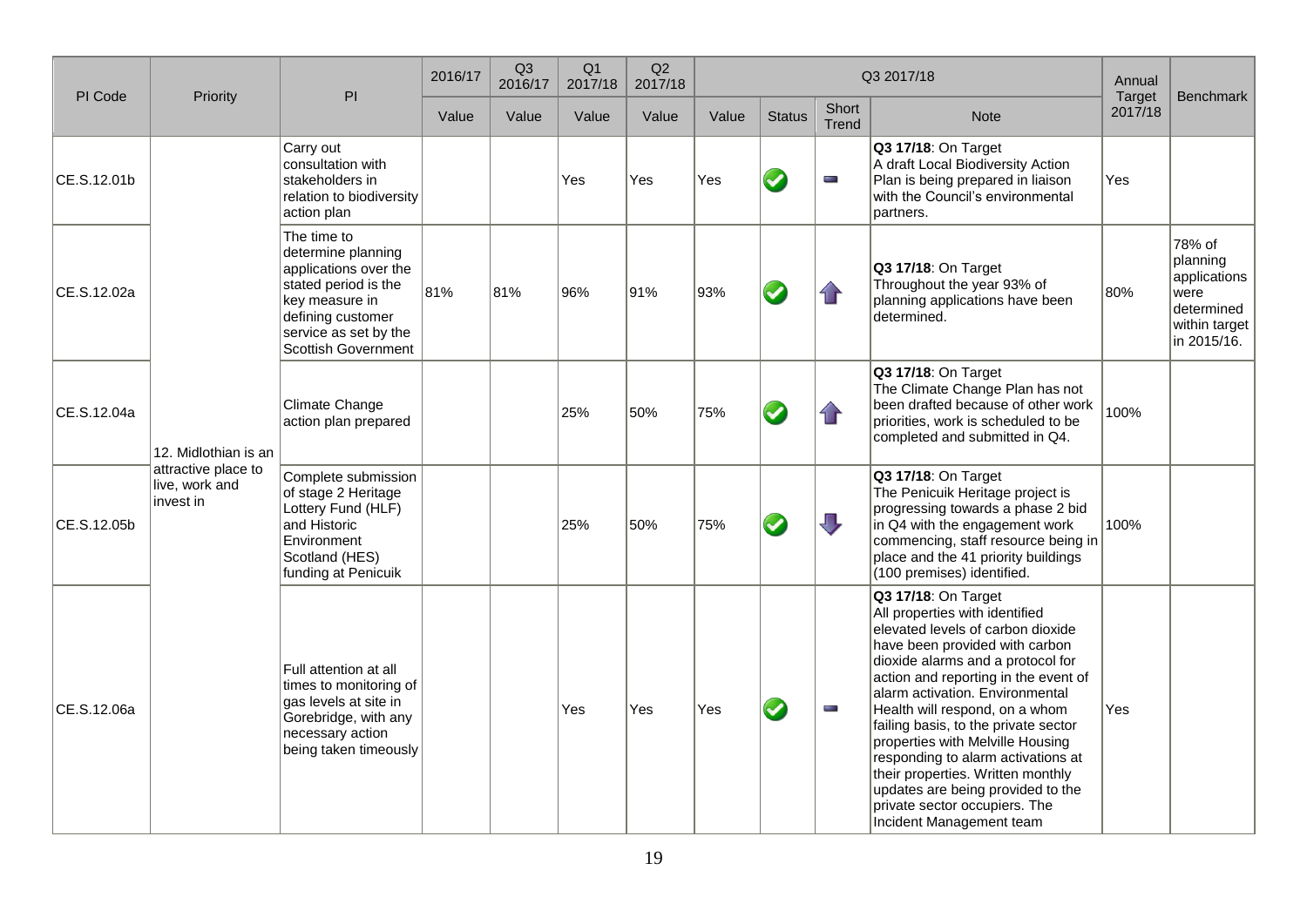|             |                                                                   |                                                                                                                            | 2016/17 | Q <sub>3</sub><br>2016/17 | Q <sub>1</sub><br>2017/18 | Q2<br>2017/18 |         | Q3 2017/18           |                           |                                                                                                                                                                                                                                                                                                                                                                                                                                                                                                                                                                                                                                                                                       |                   | <b>Benchmark</b> |
|-------------|-------------------------------------------------------------------|----------------------------------------------------------------------------------------------------------------------------|---------|---------------------------|---------------------------|---------------|---------|----------------------|---------------------------|---------------------------------------------------------------------------------------------------------------------------------------------------------------------------------------------------------------------------------------------------------------------------------------------------------------------------------------------------------------------------------------------------------------------------------------------------------------------------------------------------------------------------------------------------------------------------------------------------------------------------------------------------------------------------------------|-------------------|------------------|
| PI Code     | Priority                                                          | PI                                                                                                                         | Value   | Value                     | Value                     | Value         | Value   | <b>Status</b>        | Short<br>Trend            | <b>Note</b>                                                                                                                                                                                                                                                                                                                                                                                                                                                                                                                                                                                                                                                                           | Target<br>2017/18 |                  |
|             |                                                                   |                                                                                                                            |         |                           |                           |               |         |                      |                           | (Chaired by CPHM at NHS Lothian)<br>continues to investigate the matter.                                                                                                                                                                                                                                                                                                                                                                                                                                                                                                                                                                                                              |                   |                  |
| CE.S.13.01a | 13. Identify and<br>develop<br>participatory budget<br>programmes | Deliver and evaluate<br>3 participatory budget<br>projects as part of the<br><b>Food Glorious Food</b><br>programme.       |         |                           | 3                         | 13            | 3       |                      | m.                        | Q3 17/18: On Target<br>48k distributed to 34 community<br>projects in the three targeted areas<br>ranging from £230 to £3000 per<br>project.<br>10k match funding secured from<br>NHS Lothian. 650 local residents<br>attended community events, with<br>473 votes cast.<br>Our evaluation with support from the $_3$<br>Scottish Community Development<br>Centre demonstrated a very<br>successful process.<br>Evaluation structure in place with<br>NHS Lothian health specialists to<br>evaluate local impact of projects on<br>reducing food related inequalities.<br>Evaluation undertaken in Mayfield,<br>still need to evaluate impact in<br>Gorebridge and Dalkeith/Woodburn. |                   |                  |
| CE.S.13.01b | 13. Identify and<br>develop<br>participatory budget<br>programmes | Distribute 48k to<br>projects that will<br>promote access to<br>affordable, high<br>quality food in the<br>priority areas. |         |                           | £48,000                   | £48,000       | £48,000 | $\blacktriangledown$ | Q3 17/18: Complete<br>me. |                                                                                                                                                                                                                                                                                                                                                                                                                                                                                                                                                                                                                                                                                       | £48,000           |                  |